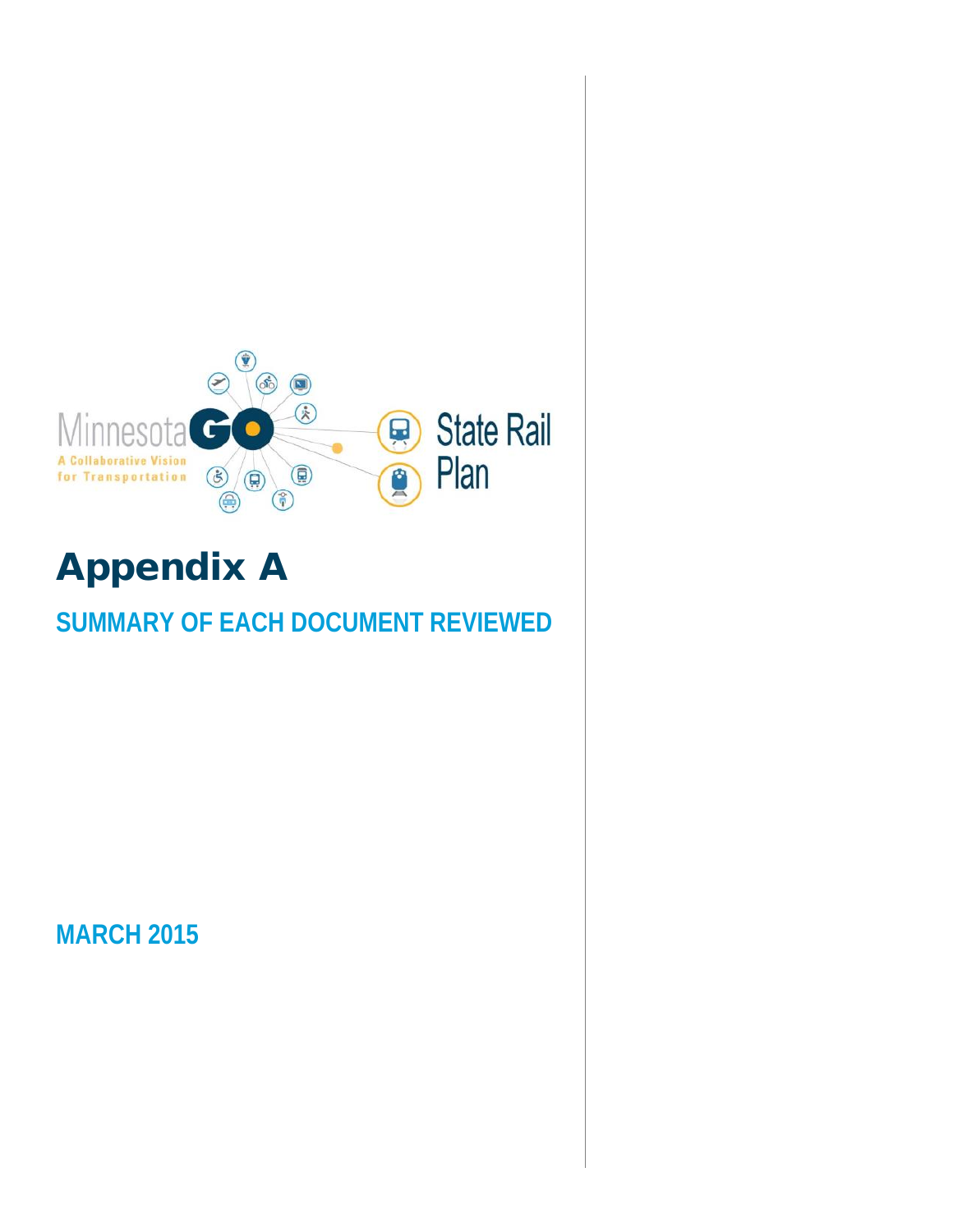## **SUMMARY OF EACH DOCUMENT REVIEWED**

This section provides a brief description of each document reviewed, and a summary of the issues, needs, opportunities, recommendations, and solutions for the rail system in each. A brief summary of findings determined to be relevant to the 2015 State Rail Plan Update are also included in each section.

## **Rail Planning Documents**

## **MINNESOTA COMPREHENSIVE STATEWIDE FREIGHT AND PASSENGER RAIL PLAN (2010)**

#### **www.dot.state.mn.us/planning/railplan/finalreport/MNRailPlanFinalReportFeb2010.pdf**

The 2015 Statewide Rail Plan is an update to the 2010 Minnesota Comprehensive Statewide Freight and Passenger Rail Plan. MnDOT completed the 2010 Plan in response to 2008 state legislative order, the US Passenger Rail and Improvement Act of 2008, and Governor's directives. It was required that Minnesota write the Plan in order to be eligible for federal funding. The Plan was written to provide guidance for the future of Minnesota's rail system and services. The nine-month planning process included extensive public outreach to incorporate stakeholder feedback into the final document.

#### **Key Issues, Needs, and Opportunities**

The 2010 Plan provided the opportunity to systematically plan the future rail system for the state of Minnesota. A number of system needs and opportunities were identified, most notably that a large number of primary rail lines were operating over capacity in 2009, and the number of capacity constraints was forecasted to increase substantially by 2030. Furthermore, a dedicated funding source for financing the repair and expansion of the state rail system was not available. The Plan documented that a combination of federal, state, regional, local, and private resources will be necessary to improve and expand the rail system and services throughout Minnesota.

#### **Proposed Solutions or Recommendations**

A priority program was developed to meet the needs identified for the state's rail system and services and achieve the state's rail vision for both the passenger and freight rail systems. The components of this program include:

- High-speed passenger rail service to Chicago, Duluth, and Rochester
- Enhanced conventional passenger rail to St. Cloud, Mankato, Fargo, Eau Claire and between the Twin Cities
- Positive Train Control on all shared corridors and freight-only corridor which may handle certain categories of hazardous material
- Grade crossing upgrades on all shared corridors
- Upgrade major junctions and bridges
- All mainline track upgraded to minimum 286,000 pound capacity and 25 mph condition
- Programmed upgrades of all active warning devices and signs
- Additional intermodal facilities
- Short line bridge upgrades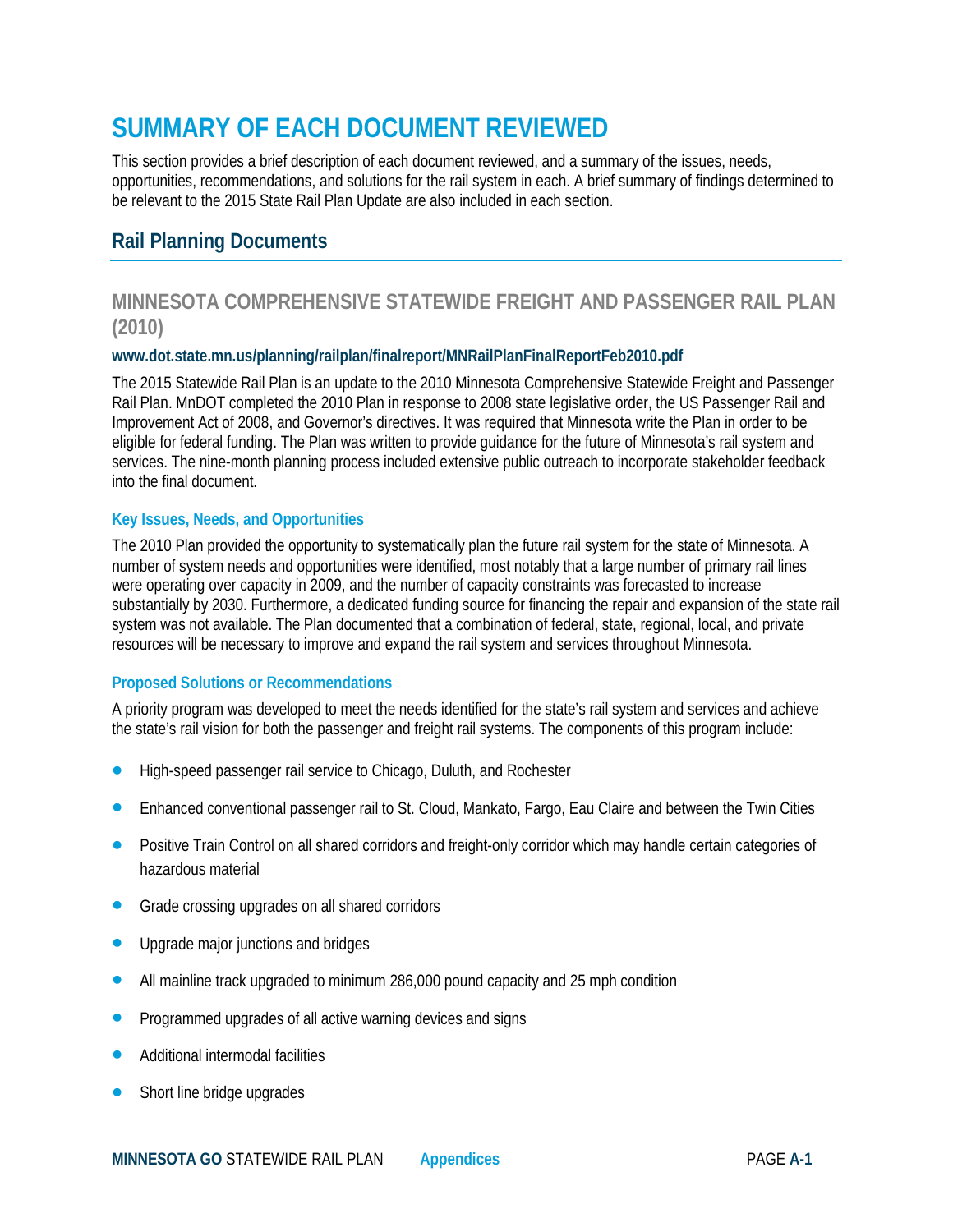The 2015 Statewide Rail Plan will be an update of the 2010 Plan, documenting updates the passenger and freight rail systems, as well as changes to rail program funding at both the State and Federal levels.

## **NORTHERN LIGHTS EXPRESS TIER I ENVIRONMENTAL ASSESSMENT (2013)**

#### **[www.northernlightsexpress.org/joomla/index.php](http://www.northernlightsexpress.org/joomla/index.php)**

MnDOT completed the Northern Lights Express High Speed Rail Tier I Environmental Assessment (EA) in 2013 to investigate the potential environmental impacts of passenger rail between Minneapolis and Duluth. The EA considered 17 different alternatives and screened them based on population, route distance, presence of route defects, and other factors. Additional consideration was given to travel time, proximity to markets, conflicts with freight or future rail projects, conflicts with existing ownership, system connectivity, capital costs, and public support. The Federal Rail Administration approved the EA in April 2013 with a finding of No Significant Impact. MnDOT also issued a Negative Declaration. Therefore, an Environmental Impact Statement is not required at a state or federal level. Future phases of engineering will work to further minimize the project's footprint and impact on the environment.

#### **Key Issues, Needs, and Opportunities**

One of the needs identified for this project is congestion between Minneapolis and Duluth, including travel sensitivity due to poor weather conditions. Safety risks and environmental impacts are other reasons why the project is needed. The EA also identified demand for passenger rail service as a project need, with an estimated 938,000 annual riders in 2020 and 1,302,000 annual riders in 2040.

The EA identified the importance that the passenger rail project coexist with freight rail. Therefore, a route was selected to best achieve this functionality. Track and system improvements are necessary to support colocation operations on the selected route. There are currently 160 at-grade crossings along the selected corridor, 126 of which are public and 34 that are private. All of the public crossings would remain open with the implementation of this project, but 30 – 40 percent of the private crossings would be closed.

The proposed project is compatible with all of the plans completed by cities, counties, and the state that include this corridor. Most of the land needed for the high speed rail corridor is already owned by BNSF. One hundred twenty acres would need to be purchased from private land owners; most is currently undeveloped space or cropland, but developed property would be impacted in the city of Cambridge, Minnesota.

#### **Proposed Solutions or Recommendations**

The route recommended in the EA is a 152-mile route following the existing BNSF Railway right of waybetween downtown Minneapolis and Duluth, including shared and new dedicated track. The proposed route would operate eight round trips per day and stop at stations in Minneapolis, Coon Rapids, Cambridge, Hinckley, Superior, and Duluth.

Several infrastructure improvements are recommended for the corridor based on the results of the EA. Stations would need to be constructed in Minneapolis, Coon Rapids, Cambridge, Hinckley, Superior, and Duluth, and a layover and light maintenance facility would need to be constructed in Duluth. Other necessary infrastructure includes the construction or extensions of passing sidings and sections of double tracks; bridge and culvert construction, rehabilitation, or replacement; at-grade crossing upgrades; improved track configuration; and installation of new crossovers and signal upgrades.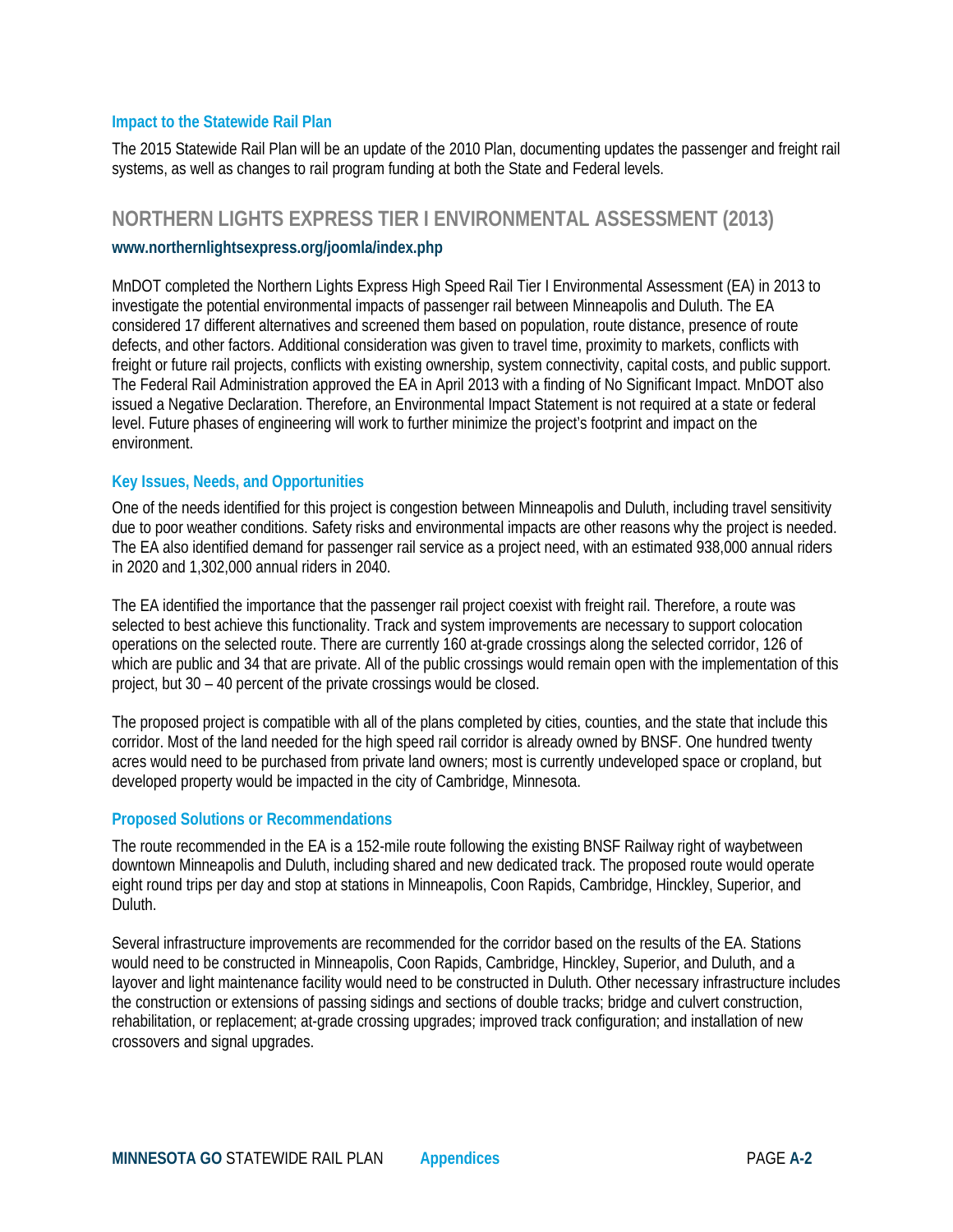The infrastructure improvements recommended in the EA should be incorporated into the Statewide Rail Plan so that they can be evaluated and prioritized with other rail-related infrastructure investments needed throughout Minnesota.

## **ROCHESTER – TWIN CITIES ZIP RAIL TIER I EIS (2015)**

#### **[www.goziprail.org](http://www.goziprail.org/)**

The Rochester – Twin Cities Passenger Rail Corridor Investment Plan Tier 1 EIS will be completed by Olmsted County, MnDOT, and the Olmsted County Regional Railroad Authority in 2015. This study will analyze the potential environmental impacts of high speed rail between Rochester and the Twin Cities. The proposed 100-mile corridor travels through seven counties and aims to eventually provide a connection between the Twin Cities and Chicago. The proposed project would operate at speeds up to 140 – 220 mph on dedicated track along the corridor. A publicprivate partnership is being pursued to finance the project, ensure a high standard of operation, and limit the governmental risk and subsidy.

The Zip Rail Final Scoping Decision document was released in January 2015, but did not include any additional specific cost estimates for various alternatives. The Scoping Decision listed The Zip Rail Tier I Environmental Impact Statement will be completed later in 2015, and will include detailed cost estimates for the preferred corridor alternative identified. The results of the EIS will impact the State Rail Plan since it will provide further insight on the viability of high speed passenger rail service between Rochester and the Twin Cities and will highlight if infrastructure improvements are necessary along this corridor.

#### **Key Issues, Needs, and Opportunities**

A need has been identified for an additional mode of transportation between Rochester and the Twin Cities that is direct, convenient, and competitive with other modes of transport. Initial findings indicate that a high speed passenger rail system between Rochester and the Twin Cities is economically and technically viable. The system will shorten time of travel between the two termini, and will provide more travel options for the growing population in the Twin Cities and Southeastern Minnesota. The University of Minnesota and Mayo Clinic are predicted to attract travel demand, and would both benefit greatly from a multimodal transportation network.

#### **Proposed Solutions or Recommendations**

Initially, the project's "universe of alternatives" included 1,200 potential alignments. These alternatives were narrowed down to eight potential end-to-end using the criteria listed in the Scoping Decision document's Alternatives Screening Process. Currently, the corridor is split into a northern segment from the Twin Cities area to Coates, and a southern segment from Coates to Rochester. The preferred corridor alternative will be chosen and examined in the Tier I EIS, which will be available later in 2015.

#### **Impacts to the Statewide Rail Plan**

The results of the Study will impact the Statewide Rail Plan since it will provide further insight on the viability of high speed passenger rail service between Rochester and the Twin Cities and if infrastructure improvements are necessary along this corridor.

## **TWIN CITIES – MILWAUKEE HIGH SPEED RAIL TIER I EIS (2015)**

#### **[www.dot.state.mn.us/passengerrail/mwrri/study.html](http://www.dot.state.mn.us/passengerrail/mwrri/study.html)**

The Minneapolis/St. Paul – Milwaukee High-Speed Rail Draft EIS was originally slated to be completed by the Federal Railroad Administration and MnDOT in 2014, and finalized in 2015. This study was going to analyze different alternatives and the required improvements needed for high speed passenger rail between the Twin Cities and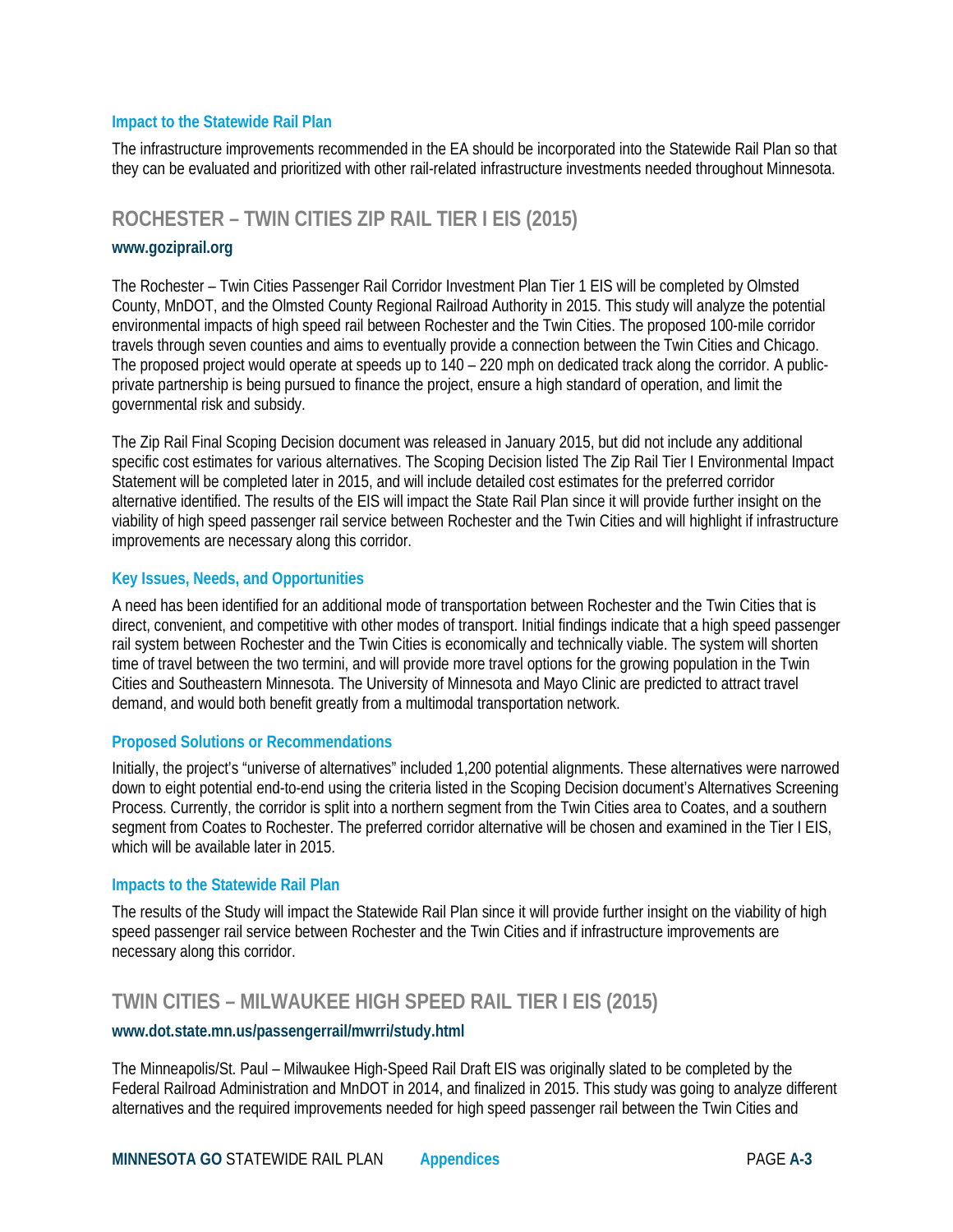Milwaukee. The EIS was also investigate the potential environmental impacts of developing high-speed passenger rail in this corridor. Due to cost restraints and political opposition in Wisconsin, this study was placed on hold for the time being. Corridor studies will restart at a currently unknown time.

#### **Key Issues, Needs, and Opportunities**

- Travel demand is projected to increase within the study area, increasing strains on the existing transportation infrastructure
- Competitive, attractive, and reliable transportation alternatives do not exist in the corridor
- Intermodal connectivity is limited between existing transportation systems

#### **Proposed Solutions or Recommendations**

Proposed solutions or recommendations are forthcoming.

#### **Impacts to the Statewide Rail Plan**

The results of the EIS will impact the Statewide Rail Plan since it will provide further insight on the viability of highspeed passenger rail service between the Twin Cities and Milwaukee and if infrastructure improvements are necessary along this corridor. Since the EIS is on hold, the State Rail Plan will utilize estimates and proposed improvements from previous studies.

## **COMMUTER RAIL TECH MEMO 10 (2011)**

#### **[www.dot.state.mn.us/planning/railplan/files/TechMemo10.pdf](http://www.dot.state.mn.us/planning/railplan/files/TechMemo10.pdf)**

The Commuter Rail Tech Memo 10 was written as an amendment to the Minnesota Comprehensive Statewide Freight and Passenger Rail Plan. The Plan was adopted in February 2010 and included traffic forecasts and system impacts from growth in Minnesota's freight and passenger rail systems. The Memo provides a conceptual schedule for current and planned passenger rail since the Minnesota Comprehensive Statewide Freight and Passenger Rail Plan from 2010 did not include information regarding specific train operations.

#### **Key Issues, Needs, and Opportunities**

The fully built-out rail system planned for Minnesota includes a high speed intercity passenger rail route to Chicago with eight round trips per day. Regional passenger rail routes are also planned between the Twin Cities and trade centers in Rochester, Mankato, St. Cloud, Fargo/Moorhead, Duluth/Superior, and Eau Claire, Wisconsin. Most of these routes would operate between four and nine round trip daily. Commuter service from Big Lake to Minneapolis would continue, and long distance Amtrak service is projected to expand.

Based on the conceptual schedules that were created for the current and planned passenger rail services in Minnesota, the Saint Paul Union Depot could facilitate up to 68 passenger train revenue movements by 2035 and 74 movements by 2050. This activity would require infrastructure expansion since almost all movements would be through movements. Six through tracks are likely needed.

The Minneapolis Transportation Interchange, now called Target Field Station, could facilitate 86 revenue movements by 2035 and 90 by 2050. The majority of trips traveling through this station would be terminating and would also require reversals in the station. Eight tracks would likely be necessary to allow for fluid and flexible operation, as up to 20 freight train movements would go through the Interchange as well. Infrastructure expansion is likely needed since the Interchange is projected to store an average of eight regional and high speed intercity passenger rail trains each night.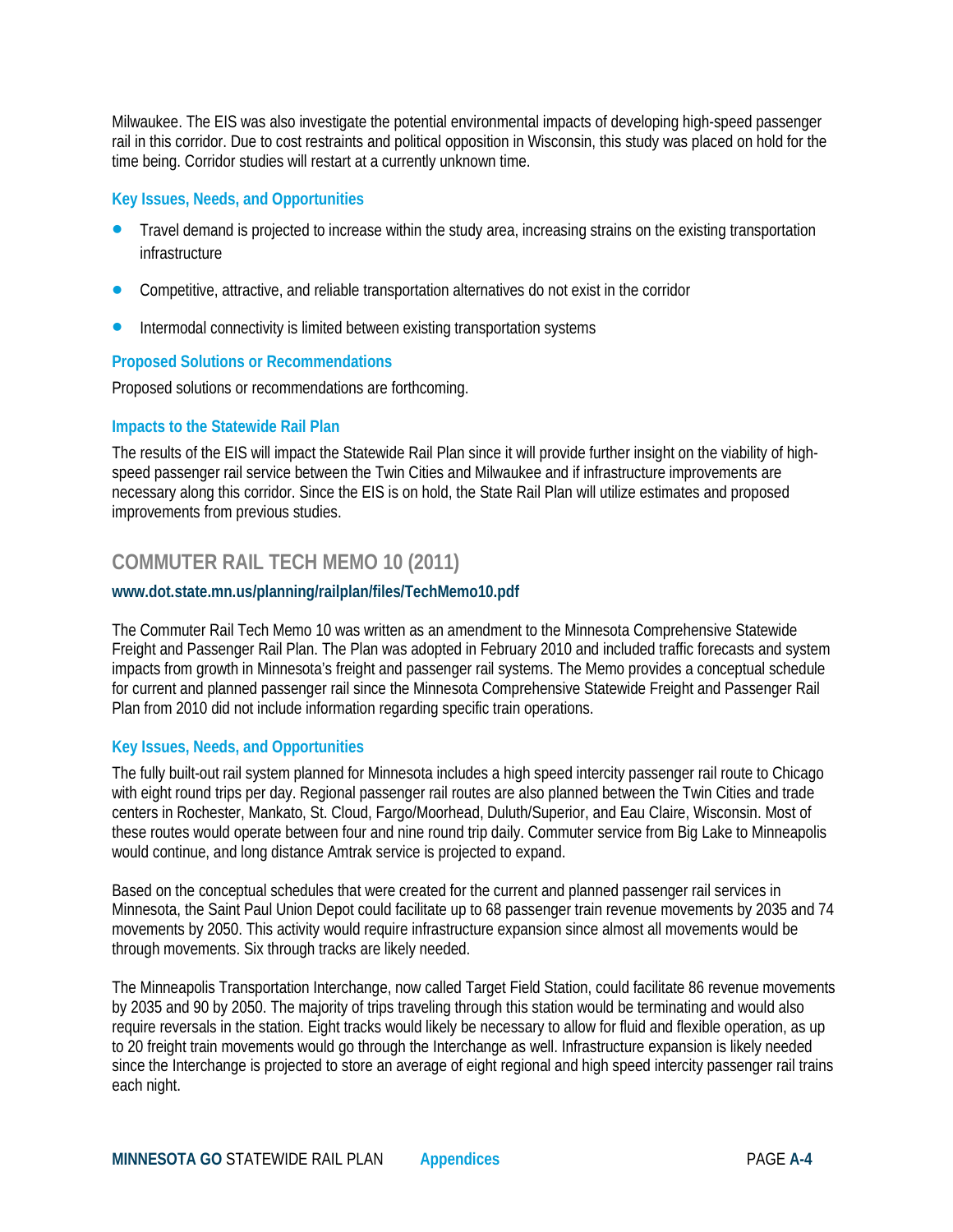#### **Proposed Solutions or Recommendations**

The Memo does not include specific recommendations. However, the Memo generally recommends that the Minneapolis Transportation Interchange, the Saint Paul Union Depot, and routes between the downtowns be set up as independent projects. This should be done with a lease or shared investment mechanism so all users can share project costs.

#### **Impacts to the Statewide Rail Plan**

This document includes conceptual schedules for current and planned passenger rail routes, which should be included as a consideration when determining statewide investment needs as part of the Rail Plan. The memo also demonstrates the integration of the various passenger rail lines at these facilities and outlines infrastructure that is needed.

## **EAST METRO CAPACITY STUDY (2012)**

#### **[www.co.ramsey.mn.us/rail/docs/2012\\_FINAL\\_REPORT\\_East\\_Metro\\_Rail\\_Capacity\\_Study.pdf](http://www.co.ramsey.mn.us/rail/docs/2012_FINAL_REPORT_East_Metro_Rail_Capacity_Study.pdf)**

The East Metro Rail Capacity Study was completed, as directed by the Ramsey County Regional Railroad Authority and the Red Rock Corridor Commission, to identify needs, constraints, and potential solutions for transforming the Union Depot in downtown St. Paul into a regional multimodal transit hub. The Study addressed existing rail capacity issues and the rail capacity improvements needed throughout the East Metro in order to implement commuter and high speed passenger rail. It investigated options for mitigating impacts to freight rail as commuter and high speed passenger rail projects are implemented. The options included scheduling/dispatching, train routing, low cost capital improvements, and higher cost capital improvements.

#### **Key Issues, Needs, and Opportunities**

Critical issues were identified by freight stakeholders in the beginning of this planning process. These surrounded the topics of on-time performance, capacity for growth (projected at 36 percent), and the anticipation of Future Rail Carrier Agreements. Key operational issues were highlighted by stakeholders, including facilities and track ownership, through movements, yard operations, and train volumes.

Physical constraints affecting rail in the study area were also analyzed. One issue highlighted is that a large portion of the existing BNSF and Canadian Pacific (CP) tracks directly east of St. Paul and in Hastings are located in or near the 100-year FEMA floodplain. There are approximately 900 previously identified cultural and historic resources, and possibly many more that are unknown. Most of these resources are historic structures, but there are also Native American mound sites, potential burial grounds, and Traditional Cultural Properties. There are also two areas with deep-seated compressible soils in the Study Area, which have the potential to cause structural problems due to settlement.

The stakeholders involved in this plan also agreed upon three fundamental requirements of future rail improvements. First, they agreed that additional infrastructure must accommodate both freight and passenger trains. Stakeholders also concurred that as rail traffic increases, train occupancy of the rail mainlines needs to be minimized to prevent congestion and interference. Finally, stakeholders found it essential that future infrastructure provide multiple rerouting opportunities to increase chances of successful operations despite the variety of potential obstacles.

#### **Proposed Solutions or Recommendations**

The Study recommends that railroad, RCRRA, and other stakeholders implement the alternative labeled in the study as Option 1.5, with the exception of the Depot flyover. This alternative focuses rail infrastructure improvements in the northernmost portions of the Study Area to accommodate for the forecasted increase in freight traffic and passenger service. These improvements include new mainline segments, flyover/jump tracks and "duck under" tracks, switch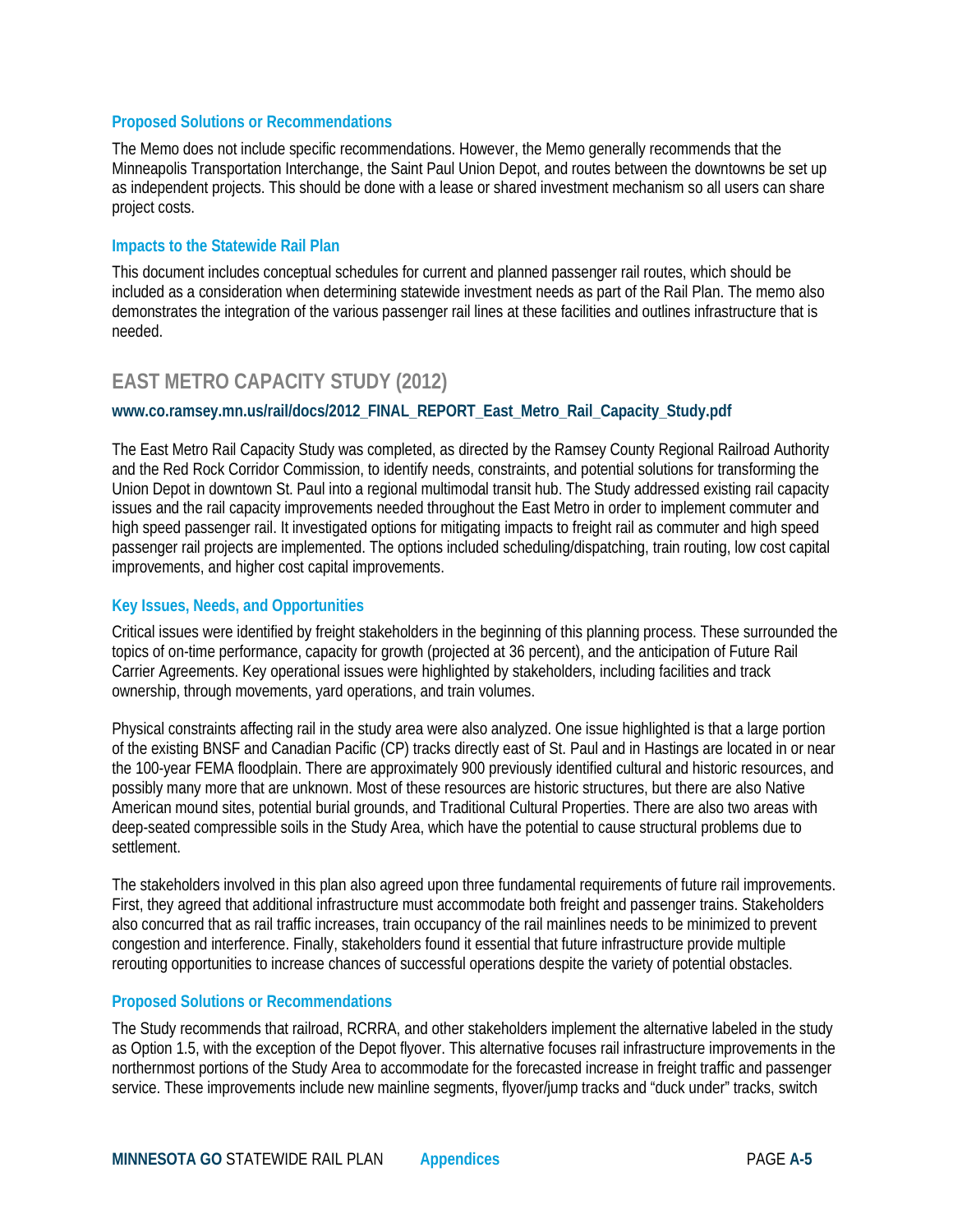upgrades, yard shifts, tail track, a siding, and various other minor improvements. The Study also recommends additional rail infrastructure if and when new passenger service is planned.

#### **Impacts to the Statewide Rail Plan**

The findings and recommendations from the Study impact the Statewide Rail Plan because they present current capacity challenges in this key area for freight and passenger rail movement through Minnesota's rail system.

## **TARGET FIELD STATION TO ST. PAUL UNION DEPOT ALTERNATIVES SCREENING REPORT (2014)**

The screening report was conducted to analyze potential passenger rail connections between Target Field Station in Minneapolis and the St. Paul Union Depot. It will be used as an add-on to the Tier 1 NEPA analysis for the Twin Cities-Milwaukee High Speed Rail line. The goal of the document was to analyze several passenger routing options between Minneapolis and St. Paul that would be cost effective and time-competitive with downtown-to-downtown automobile travel. Developing a passenger rail line between the downtown areas is paramount for developing a statewide passenger rail network in the future.

#### **Key Issues, Needs, and Opportunities**

The alignment between Minneapolis and St. Paul is crucial for developing an intercity passenger rail network in Minnesota, as any travel between cities will likely go through the Twin Cities. As part of the analysis, various routings and a no-build option were evaluated to determine the best route. Three alignments – a North, Central, and South route – were selected for further analysis. All three alignments lack current dedicated passenger track. All alignments utilize old, historic bridges that will need to be rehabilitated, pass through lower income communities, and skirt edges of parkland and historic buildings that may need further study.

#### **Proposed Solutions or Recommendations**

It was determined that although the North and Central routes have less major curves and larger amounts of right of wayfor rail movements compared to the South route, they are much more congested with freight trains on a consistent basis and do not contain excess right of wayfor potential passenger mainline track development. The South route was chosen as the best passenger routing as it has a better potential to develop mainline track and would have a faster running time. Due to the configuration of arrival to Union Depot, trains on the South route would also experience a smaller dwell time, and therefore would be able to operate more frequent trains. The Screening Report recommended that the South route be the only option to move forward for further passenger rail consideration.

#### **Impacts to the Statewide Rail Plan**

The recommendation to move forward with the South route as the considered alignment impact the Statewide Rail Plan. Future studies and eventual implementation of the downtown-to-downtown passenger rail service will utilize the Rail Plan as a guiding document for planning purposes.

## **MNDOT GRADE CROSSING SAFETY STUDY FOR CRUDE-BY-RAIL (2014)**

#### **[www.dot.state.mn.us/govrel/reports/2014/rrxingsreport.docx](http://www.dot.state.mn.us/govrel/reports/2014/rrxingsreport.docx)**

This study was conducted by MnDOT in 2014 under state legislative direction to investigate highway-rail grade crossing improvements for oil and other hazardous materials transported by rail. From 2005 to 2014, rail traffic carrying Bakken shale oil originating in North Dakota increased from zero to nine fully loaded trains per day, of which 5 to 7 train loads crossed through Minnesota. Recent catastrophic rail incidents associated with Bakken crude oil outside the state of Minnesota demonstrate the potential safety risk of transporting hazardous materials by rail. At the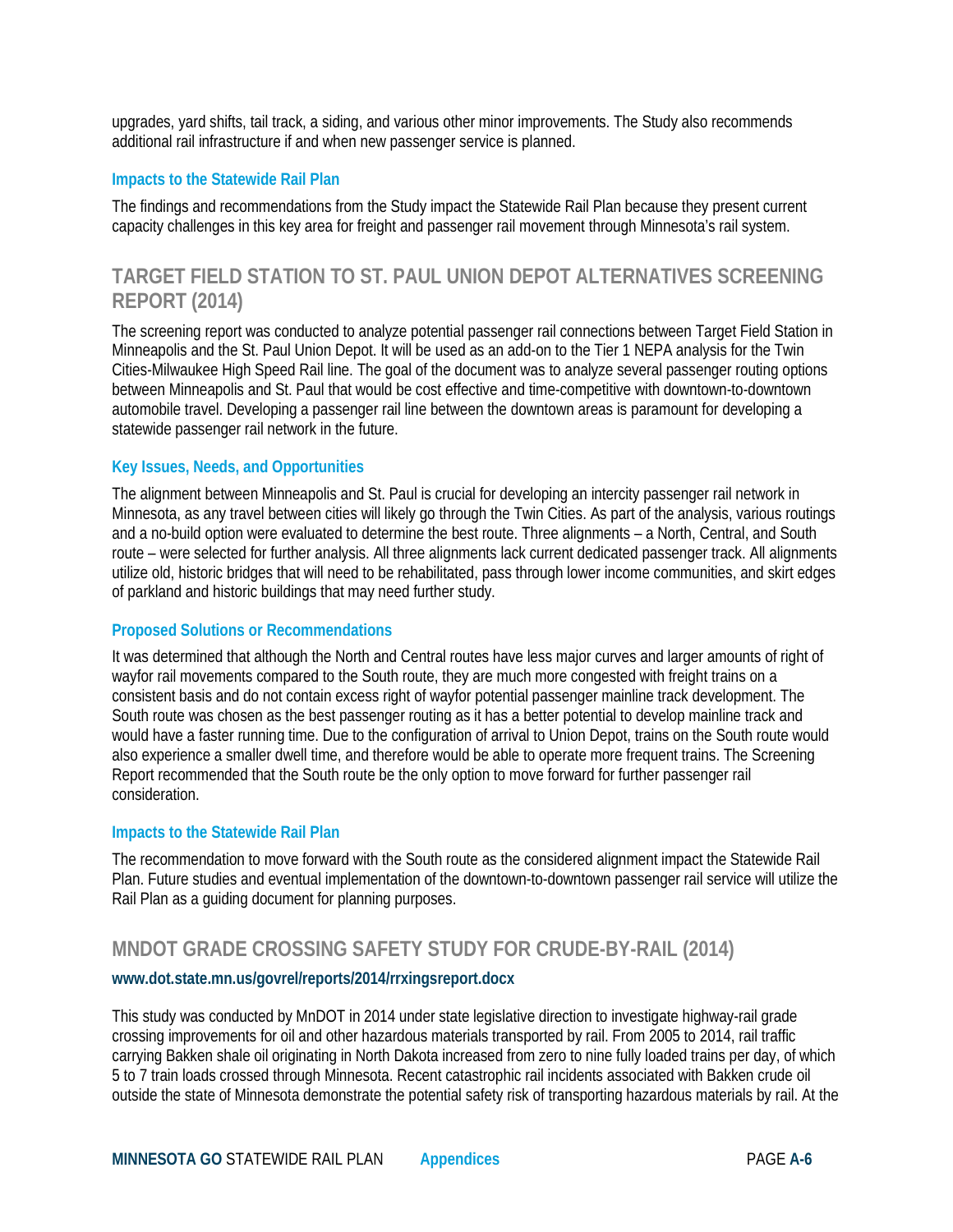time of the study, more than 700 miles of rail in Minnesota actively carried Bakken crude oil. MnDOT investigated areas along this mileage where safety could be improved to reduce public exposure to derailments, spills, and fires.

#### **Key Issues, Needs, and Opportunities**

Three Minnesota rail corridors carried Bakken crude oil at the time of the study:

- BNSF mainline from the Twin Cities to Fargo/Moorhead via St. Cloud, Staples, and Detroit Lakes
- Canadian Pacific's mainline from La Crescent to the Twin Cities and then to North Dakota via Glenwood
- BNSF corridor from Fargo/Moorhead to Willmar to the South Dakota border via Marshall and Pipestone

The study noted 683 present day at-grade rail crossings where Bakken crude oil passes. To find the most at-risk crossings, an aggregate score was calculated using a combination of GIS population analysis near crossings, federal crossing safety standards, and frequency of crude traffic on the respected rail line. Of the 100 crossings, 40 were researched further. Improvement recommendations for these 40 were made based on the aggregate score and costbenefit feasibility of each crossing.

#### **Proposed Solutions or Recommendations**

The study identified site needs—including grade crossing signal systems and alternative railroad grade crossing improvements—along the investigated routes. The Minnesota state legislature appropriated \$2 million in 2014 to make a first round of short-term initial improvements to crossings in Big Lake, Clear Lake, Elk River, Perham, St. Cloud, St. Paul Park, Wadena, and Winona.

In the long-term, it was determined that Minnesota needs to invest a total of \$244 million to improve at-grade crossings where Bakken oil passes. Depending on the importance and the aggregate score of each crossing, recommended improvements include closing non-essential at-grade crossings, upgrading passive warnings to active signals, improving active signal protection with more effective safety treatments, or constructing new grade separations along the lines.

#### **Impacts to the Statewide Rail Plan**

This report recommended action for each highway-rail grade crossing investigated. Given the limited amount of funding to make improvements, not all recommendations will be immediately implementable. The list of recommendations should be incorporated into the Minnesota Statewide Rail Plan.

## **SOUTHEASTERN MINNESOTA FREIGHT RAIL CAPACITY STUDY (2013)**

#### **[www.dot.state.mn.us/planning/src/](http://www.dot.state.mn.us/planning/src/)**

This study was completed by MnDOT and the Olmsted County Regional Railroad Authority under a congressional appropriation to evaluate the need and feasibility to mitigate and/or relocate the existing Dakota, Minnesota and Eastern Railroad freight line in Rochester, Minnesota. This line was identified in 1998 as a portion of a proposed coal route that could experience an increase of up to 34 one-mile long loaded and empty unit coal trains per day should a new 281-mile rail line be built into the Powder River Basin in Wyoming. Since 1998, multiple studies evaluated impacts and proposed alternatives for the greater Rochester area should an increase in train traffic become reality. This 2013 report included a feasibility study and alternatives analysis to make technical recommendations through a community process. The feasibility study was conducted to determine whether or not the existing rail corridor could handle an increase in freight traffic. The alternatives analysis evaluated improvements to the existing alignment and proposed bypass alternatives for safety, environmental, and capacity benefits.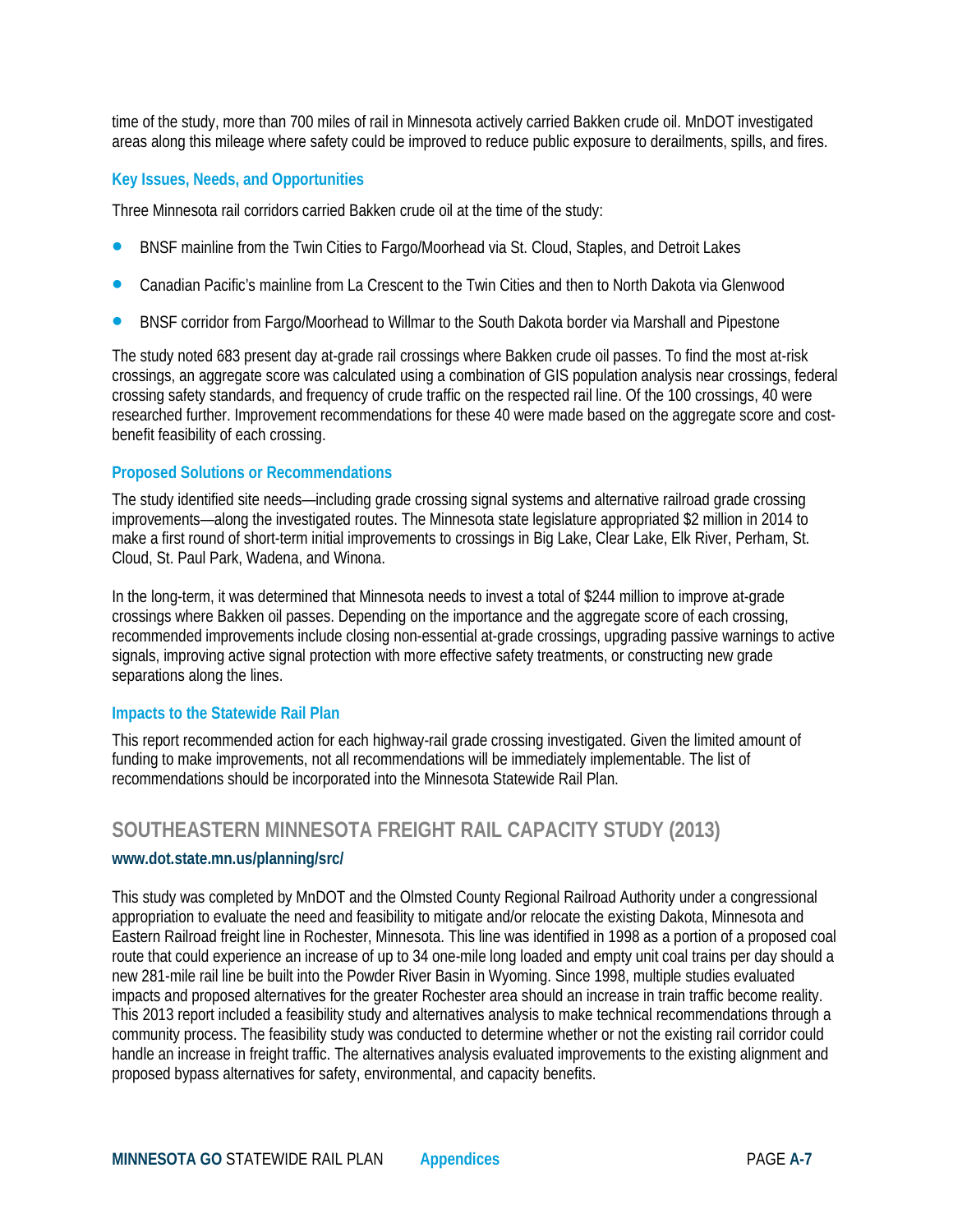#### **Key Issues, Needs, and Opportunities**

Four different train scenarios were modeled along the existing route to determine the feasibility of existing track to accommodate rail traffic increases of up to 39 trains per day. Ten alternatives were evaluated: one no action alternative; four existing alignment alternatives with rail improvements, grade separations, and/or elevated rail; and five bypass alternatives.

At increased levels of train traffic, the study identified rail improvements that are needed to maintain operating feasibility on the existing route. These improvements include construction of sidings with power assisted switching, yard relocation, track improvements to continuous welded rail, and signal system installation. The study proposed a new siding between East Circle Drive and College View Road in Rochester, relocating the Rochester rail yard, upgrading jointed rail to continuously welded rail, and adding a centralized traffic control signal system.

Project stakeholder groups expressed concerns for safety, right of way, traffic, and environmental impacts of proposed alternatives. In December 2012, it was announced that plans for a rail extension into the Powder River Basin were deferred indefinitely—greatly reducing the likelihood of an increase in unit coal trains traveling through the study area

#### **Proposed Solutions or Recommendations**

The feasibility study found that it is operationally feasible for the existing rail corridor to accommodate traffic increases of up to 39 daily trains by implementing a series of improvements. However, the results of the alternatives analysis indicate that no one alternative emerged as a clearly preferred alternative, and the primary differentiator was cost.

A menu of recommendations for the existing alignment was proposed as safety or capacity benefits at various levels of train traffic. Improvements included yard relocation, continuously welded rail, automatic block signaling, centralized traffic control, grade separation at three different intersections, and elevated rail. It was recommended that the existing rail corridor be preserved for its multipurpose utility and transportation benefits to accessing the city of Rochester.

#### **Impacts to the Statewide Rail Plan**

Even though the likelihood of train increases associated with a Powder River Basin extension is now greatly reduced, this study included recommendations for improvements that would provide real safety and capacity benefits within the project area at various levels of train traffic. Those recommendations should be incorporated into the Statewide Rail Plan with their respective capacity benefit triggers to allow for future accommodation of train traffic increases onset by other sources.

## **FREIGHT RAIL ECONOMIC DEVELOPMENT STUDY (2013)**

#### **www.dot.state.mn.us/ofrw/fred/PDF/final.pdf**

The Freight Rail Economic Development Study was completed by MnDOT and the Minnesota Department of Employment and Economic Development in 2013 as was mandated by the State legislature in 2012. The Study compared Minnesota's infrastructure, programs, and performance to those of surrounding states and those with strong rail programs. It investigated methods for expanding rail-related business growth in Minnesota.

#### **Key Issues, Needs, and Opportunities**

Railroads were found preferable for transporting large volume shippers of agricultural, industrial, manufacturing, mining, and consumer products. This is because rail helps achieve transportation efficiencies for bulk cargo. As a result, freight is essential to the economic competitiveness of Minnesota's industries. The importance of freight is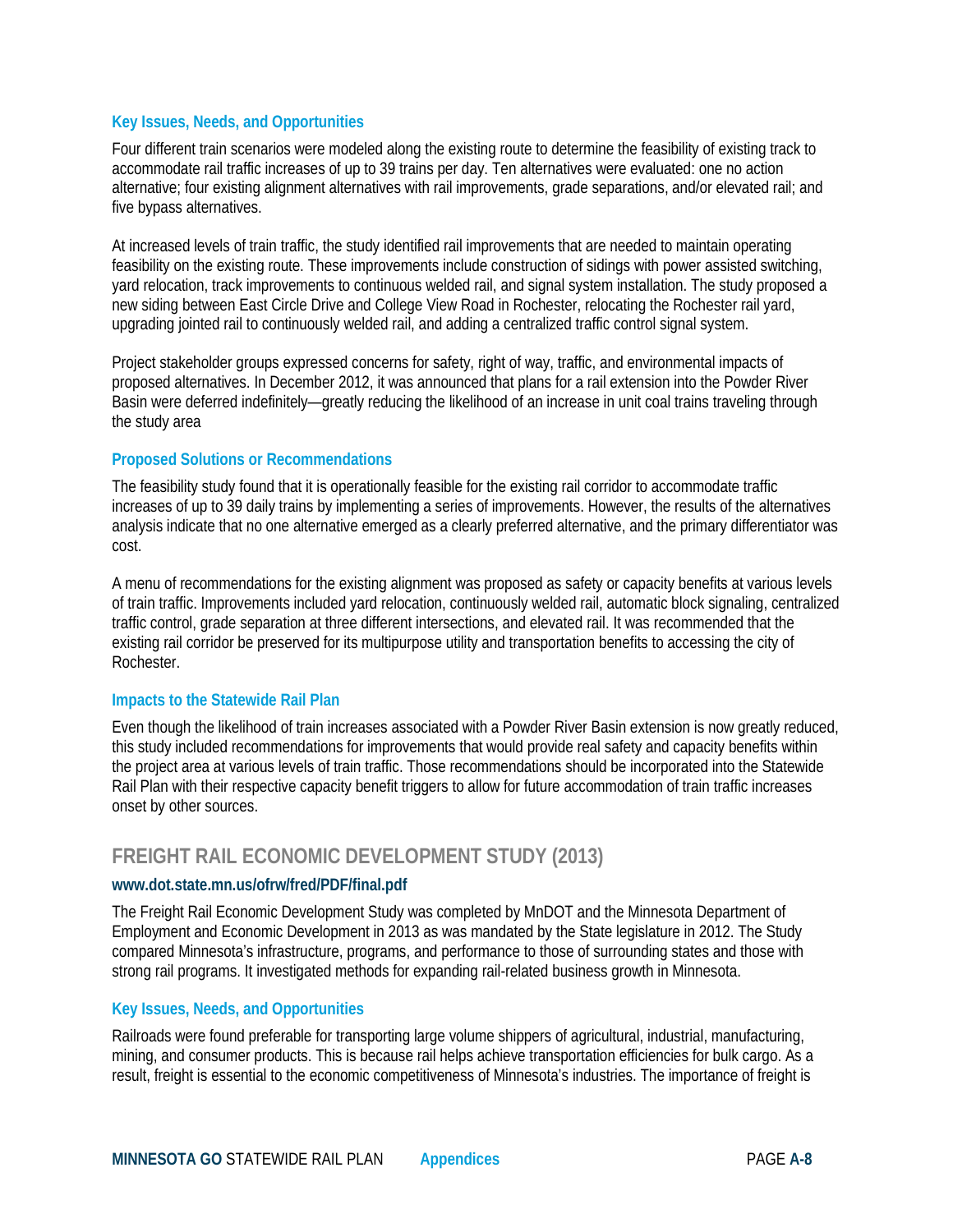increasing within Minnesota's economy due to increased motor carrier regulations, increased fuel costs, and truck driver shortages.

The Study also stressed the importance of partnerships in Minnesota's freight industry. Minnesota's rail network is regional and international in scope, and therefore is critical in supporting exports. The partnership between Class I and short line railroads is essential for a well-functioning freight rail system. Communication between railroads and economic development agencies is also important. The Study found that that many agencies are interested in collaborating with railroads but do not know who to contact or how to begin discussions. Due to freight's increasing importance, intermodal freight transportation policy will be an important topic for discussion among policymakers and industry professionals in the near term.

Feedback and insight on rail economic development was gleaned from stakeholders throughout the development of the Study. The stakeholders highlighted the importance of rail improvement projects amounting to \$43.4 million, which included bridge replacements, access points, rail siding, track replacement, new spurs, safety crossings and signal improvements, as well several others. While funding has been identified for some of these projects, many remain unfunded.

Funding was another important issue identified in the Study. The current funding mechanisms in Minnesota favor smaller projects, but rail infrastructure projects have economies of scale that benefit from larger funding sources. Economic development agencies in Minnesota have funding available for highway projects but very limited rail funds, which hinders their ability to collaborate on rail projects that would benefit their regions. Planning is vital to the implementation of rail projects and the vision for what will be needed in the future. Many rail programs currently lack the funding to support the planning that is necessary. There is also not a secured and dedicated funding source for rail infrastructure improvements in Minnesota. This is necessary for long range program and infrastructure planning and implementation.

While freight plays a critical role in the state's economy, current public perception underestimates its importance to the economy and the community it serves. Therefore, educational events and informational publications are necessary to provide a more accurate perception of freight's importance.

#### **Proposed Solutions or Recommendations**

The Study provided several strategies for enhancing the perception of freight throughout the state of Minnesota. Currently, many economic development administrations and regional development corporations have little knowledge about freight rail transportation. Therefore, collaborative efforts are necessary to inform these organizations on the importance of access to this mode. Since the infrastructure improvements needed for rail systems are often capitalintensive investments, funding programs need to be structured to support these projects. One change proposed by the Study is to alter the Minnesota Rail Service Program, which currently provides revolving loans for projects under \$200,000, to allow for larger projects. As businesses are investing in rail projects, Minnesota should invest in projects that leverage and complement the private sector's investment. Public-private partnerships have been used in many places throughout the United States and have been a successful method for leveraging private investment for rail projects. The Study recommended that Minnesota also pursue public-private partnerships for rail investments.

The Study also suggested other methods for increasing economic development related to freight rail. These included integrating with the Transportation Economic Development program, holding a semiannual forum to recommend and coordinate freight rail projects, hosting annual planning meetings with Class I railroads and the State Transportation Commissioner, and utilizing the statewide commercial property directory to market rail-related or rail-accessible properties.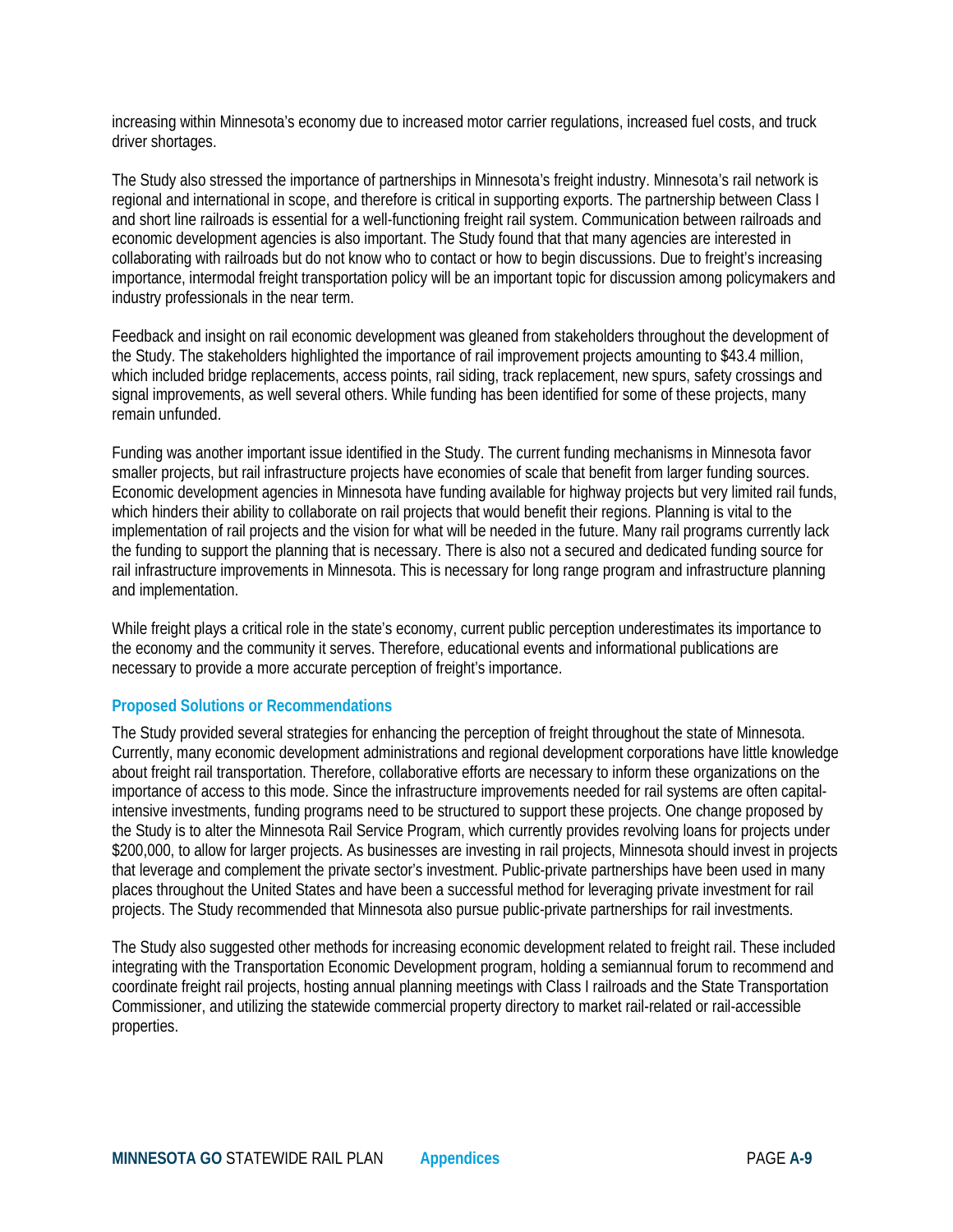The Study impacts the Statewide Rail Plan because it stresses the importance of educating the public and policymakers on the importance of freight rail and provides methodologies for starting these conversations and making necessary funding and programmatic change. The Statewide Rail Plan should incorporate study recommendations regarding funding—specifically, recommendations for increasing the maximum loan amount and introducing new funding mechanisms should be included.

## **Freight Plans**

## **STATEWIDE FREIGHT PLAN (2005)**

#### **www.dot.state.mn.us/ofrw/PDF/MN\_SFP\_Final\_Report\_05.pdf**

This plan represents the first-ever statewide transportation plan specifically for freight. It was developed under the impetus of federal legislation, including the Intermodal Surface Transportation Efficiency Act (ISTEA) and The Transportation Equity Act for the 21st Century (TEA-21). The plan summarizes the existing conditions of the statewide freight network in 2005 and identifies six policy recommendations to assist with the overall freight policy, which states:

*"Provide an integrated system of freight transportation in Minnesota—highway, rail, water, air cargo, and intermodal terminals—that offers safe, reliable, and competitive access to statewide, national, and international markets."*

The Statewide Freight Plan is currently in the process of being updated, and is scheduled for release in 2015.

#### **Key Issues, Needs, and Opportunities**

Overall, the plan states that freight transportation needs should explicitly be considered in transportation investment decisions. The plan identifies that improvements are needed to the physical condition of the freight system in Minnesota due to age, wear, and inadequate design. Efficient connectors are needed between trade centers, to and from freight generating facilities, and to connect between modes in order to best meet current and future demand for goods movement.

As issues and needs identified in the 2005 plan were included in the 2010 Rail Plan, they are not explicitly identified here. The plan noted that freight planning is needed at the regional and local level to better capture local needs. Industries in specific geographic regions may have unique freight transportation requirements that should be separately identified and evaluated. Additionally, since the publication of this 2005 plan, several regional-level freight studies have been conducted in Minnesota (also reviewed in this document).

#### **Proposed Solutions or Recommendations**

Strategies identified included to enhance the operational performance and safety of statewide freight systems, such as improving highway-rail at-grade crossings. Recommendations were also made to enhance the integration of freight into state and regional transportation planning and investment decisions through developing freight system performance measures, strengthening consideration of freight during planning processes, providing assistance to transportation planning organizations, coordinating with FHWA and other federal agencies, and maintaining an effective freight research program. The plan also recommended strengthening public and public/private sector partnerships and seeking public-private investment opportunities to finance freight projects.

#### **Impact to the Statewide Rail Plan**

Although completed prior to the 2010 State Rail Plan, the 2005 State Freight Plan provided the context and background for subsequent freight, rail, and regional planning efforts in Minnesota.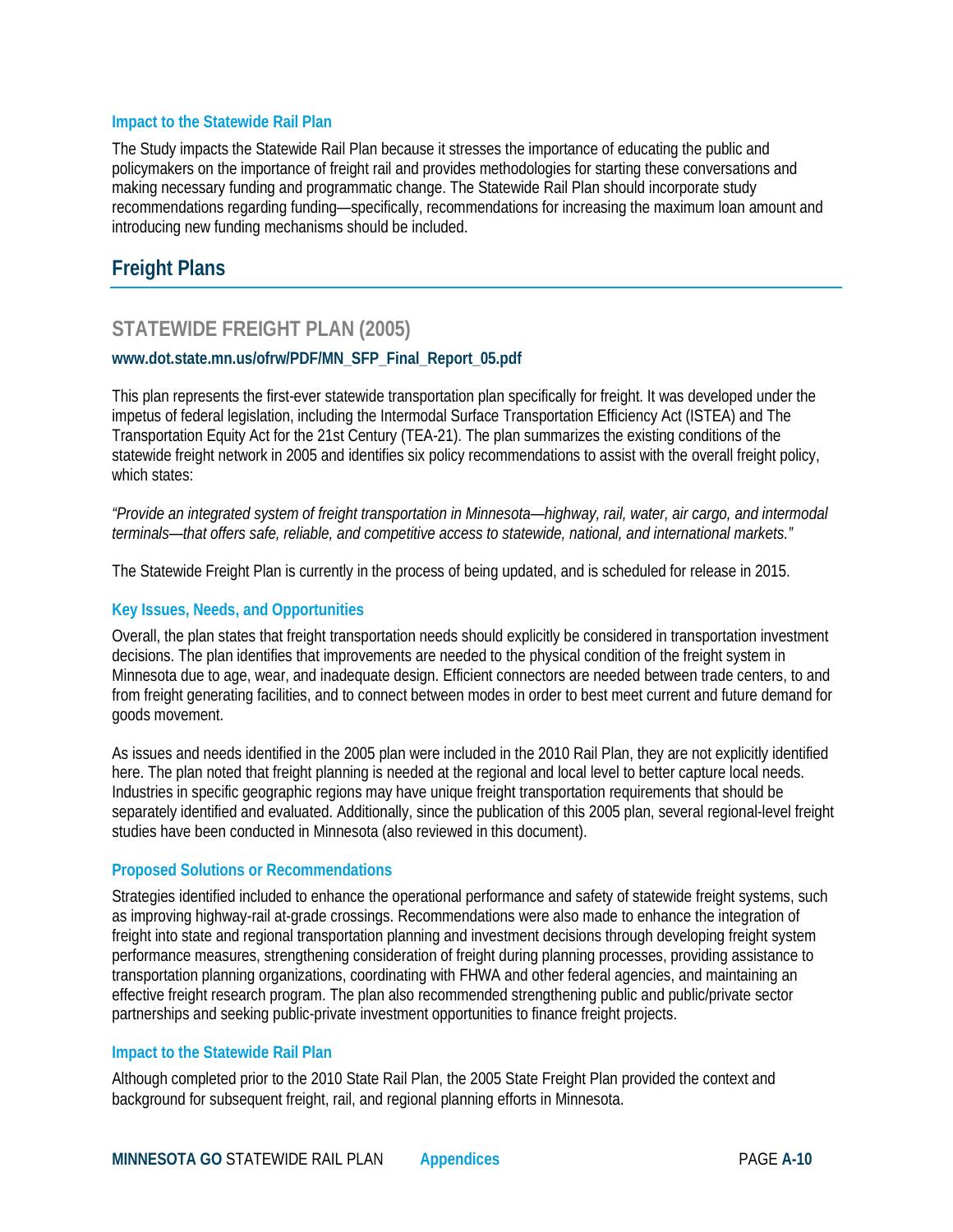## **SOUTHWEST MINNESOTA REGIONAL FREIGHT STUDY (2007) [www.dot.state.mn.us/ofrw/PDF/D7FinalReport101707.pdf](http://www.dot.state.mn.us/ofrw/PDF/D7FinalReport101707.pdf)**

The Southwest Minnesota Regional Freight Study was conceived as a multimodal and industry oriented examination of freight movements specific to District 7. The study provides an understanding of current economic and freight transportation trends, issues, and needs as well as needed strategies and initiatives for improving freight at the at the regional and local level in south/southwestern Minnesota. Growth in the agricultural and renewable fuel industries suggest that significant growth, up to 200 percent, in freight traffic might occur in the region by 2030.

#### **Key Issues, Needs, and Opportunities**

The rail network provide competitive options for shippers in the region, particularly for the agricultural and ethanol industries. Rail service is particularly critical for agriculture and ethanol connections to national markets; at the time of the study about 60 percent of outbound ethanol traveled by rail. Furthermore, a trend that continues today, is that ethanol plants require increasingly long sidings to accommodate unit trains and other rail loading requirements imposed in recent years by Class I railroads.

Demand is also increasing for localized access to intermodal/ containerized freight. Identity Preserved (IP) food products and the need to trace grain and food through the supply chain to export markets now dictate the use of sealed intermodal containers.

Safety is another issue identified by the study. Predicted increases in truck or train traffic at highway/rail grade crossings may require enhancements to grade crossing safety, including active warning devices such as flashers and gates. Rail switching operations near plants, new rail crossings of roadways, and increased train speeds may also increase safety concerns.

Recent and upcoming trends in the trucking industry, such as truck size and weight regulations, truck parking availability and federal hours of service are projected to impact the balance between truck and rail competitiveness in Southwest Minnesota, as well as nationally. Additionally, regulations can be dramatically different from state to state. Some businesses and haulers in the area, with borders shared with Iowa and South Dakota, are practically limited from doing business in those states due to these differences.

Lack of data and performance measures related to all freight modes were cited as another issue by the study. Existing performance measures have been essentially directed at metro area congestion, statewide mobility, system preservation, safety, and operations. Freight data and information can be significantly enhanced to allow the district to better plan and program projects at the local level.

#### **Proposed Solutions or Recommendations**

The Study proposes that Minnesota should continue to develop performance measures applicable to regional and rural freight transportation issues. While a number of existing performance measures impact freight movements, additional measures or refinements should be developed.

Data on freight generators and system can and should be significantly enhanced, in part through improved cooperation with interdepartmental contacts in project planning regarding freight data and issues at the local level. Overall, there should be improved integration of freight planning activities into MnDOT planning, operations, and policies is needed to benefit responses to significant freight issues.

The study recommended a number of actions relating to truck freight, which will affect the competitiveness of the rail mode. In particular, Minnesota should pursue changes in truck size and weight to maximize safety and efficiency, as well as harmonize regulations with adjacent states and provinces. The Study notes that the State will need to identify and consider potential impacts of proposed truck size and weight changes on rail service.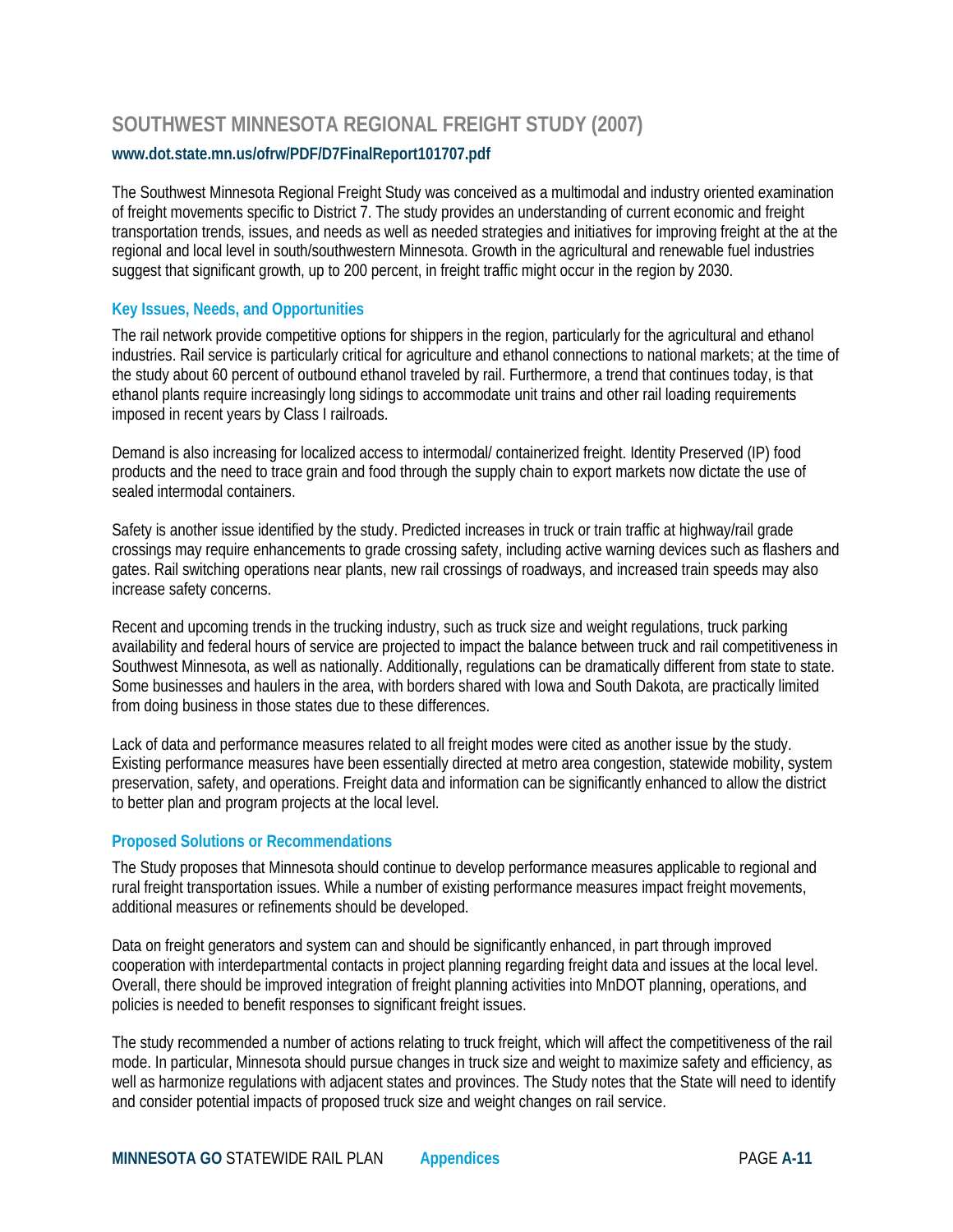MnDOT should take several actions at the State level that, working in conjunction with the district, would improve freight mobility in the region.

- The State Environmental Quality Board (EQB) development review process should be expanded to provide broader transportation impact review of all developments of regional significance, such as ethanol plants.
- More fully evaluate rail infrastructure and service needs in Southwest Minnesota.
- Identify public-private partnership opportunities for addressing rail issues and needs.
- Encourage greater coordination between transportation and economic development planners to encourage shipper use of rail, thereby reducing truck demand on roadways.
- Evaluate more fully the demand for and potential use of local intermodal container service.
- Evaluate the feasibility of implementing improved intermodal service with involvement by railroads, ocean shipping companies, third party providers, and state and local officials.

#### **Impact to the Statewide Rail Plan**

The study provides a number of recommendations for actions to be taken at the State or District level to improve MnDOT's ability to plan for and program freight projects, as well as improving mobility throughout the State. Many of these were considered during the 2010 rail planning process, and, as applicable, should be considered for inclusion in the 2015 Update.

## **WESTERN MINNESOTA REGIONAL FREIGHT STUDY (2009)**

#### **[www.dot.state.mn.us/ofrw/PDF/westernmnfreightstudy.pdf](http://www.dot.state.mn.us/ofrw/PDF/westernmnfreightstudy.pdf)**

The Western Minnesota Freight Study is a multimodal transportation planning effort focusing on MnDOT Districts 2, 4, and 8 that includes highway (commercial vehicle operations), rail, air cargo, and intermodal transportation movements. The purpose of the study is to provide a better understanding of the demands from freight being placed on the regional transportation infrastructure and provide a framework to examine regional and local issues, document the existing freight transportation system, plan for improvements, and strengthen the role of freight in public planning and investment.

#### **Key Issues, Needs, and Opportunities**

The Dilworth, MN, BNSF "Intermodal Ramp" no longer has true intermodal service; instead, containers are trucked from the facility to St. Paul, adding additional costs. Issues identified by local shippers in Western Minnesota included concerns about the lack of a container pool at the BNSF Dilworth, MN intermodal terminal facility, the cost of repositioning empty containers to Dilworth, and the generally constrained footprint of the facility.

Access to freight generators and intermodal facilities was also cited as a concern in the Study. Specific routes from significant freight generators to transload facilities, production destinations, or border crossings onto higher capacity freight routes in neighboring jurisdictions would directly benefit the competitiveness and market viability of specific Minnesota businesses and employment sites. Another key issue, similar to Southwest Minnesota, was the lack of consistency between truck size and weight regulations between states, which effect the competitiveness of rail versus truck traffic.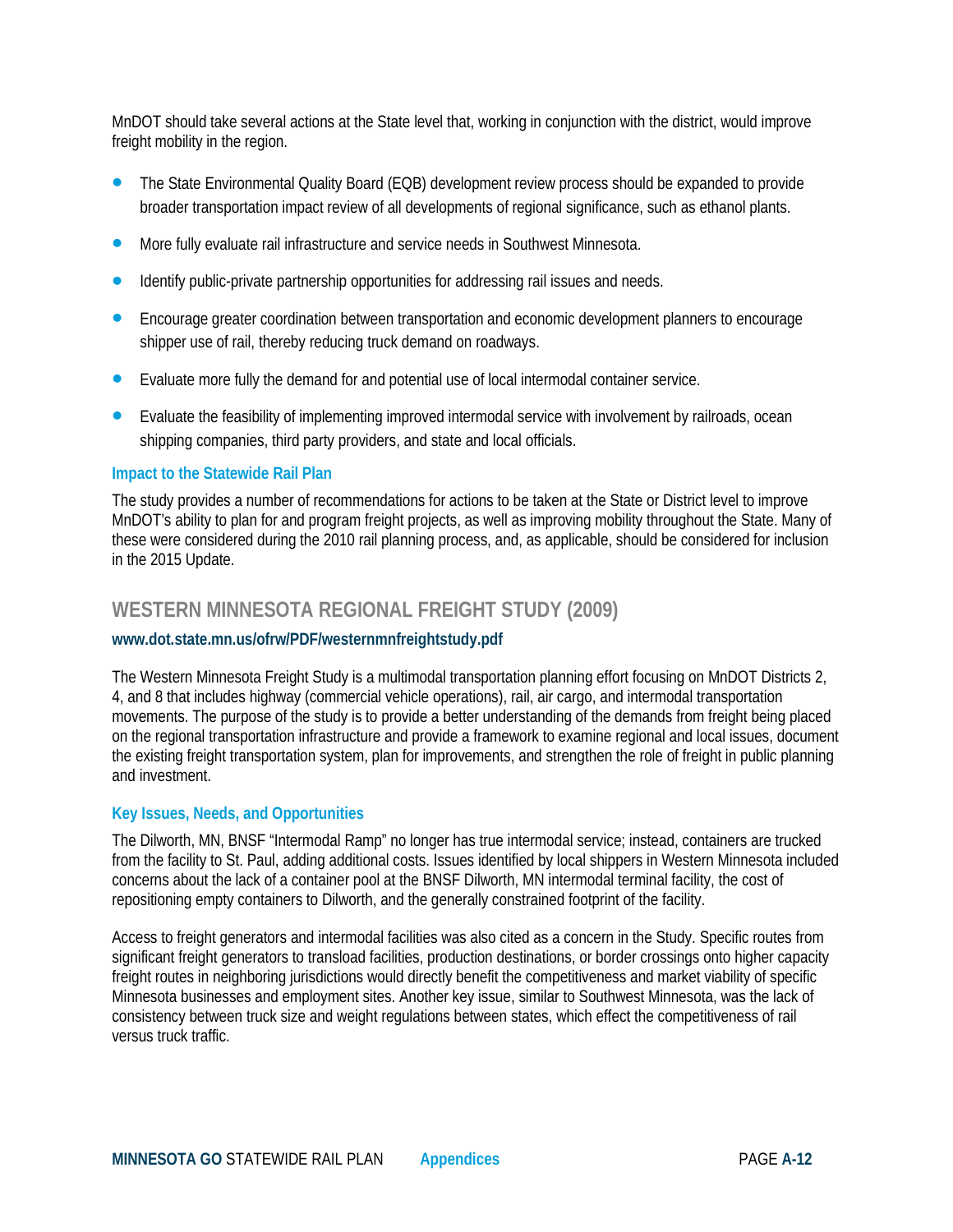#### **Proposed Solutions or Recommendations**

The study suggested that the District and MnDOT explore opportunities to reintegrate and expand intermodal service in Dilworth, MN Similar to Southwest Minnesota, the region suggested that MnDOT consider policies to improve regional truck size and weight regulation uniformity between Minnesota and surrounding jurisdictions. The study also suggested that MnDOT undertake freight-related "quick start" projects (less than \$50,000) to gain and hold the interest of private sector carriers and shippers.

#### **Impact to the Statewide Rail Plan**

Like the previous Southwestern Minnesota Freight Study of 2007, the Western Minnesota Freight Study focused on examining issues with trucking, which indirectly affect rail as it shifts the competitiveness between the modes. Issues with intermodal service access and key intermodal facilities are critical to users of the rail system, and these considerations that impact rail service in the State should be included in the 2015 Plan Update.

## **NORTHERN MINNESOTA / NORTHWESTERN WISCONSIN REGIONAL FREIGHT PLAN (2009)**

#### **[www.dot.state.mn.us/ofrw/PDF/Northern%20MN%20and%20Northwest%20WI%20Regional%20Freight%20Pla](http://www.dot.state.mn.us/ofrw/PDF/Northern%20MN%20and%20Northwest%20WI%20Regional%20Freight%20Plan.pdf) [n.pdf](http://www.dot.state.mn.us/ofrw/PDF/Northern%20MN%20and%20Northwest%20WI%20Regional%20Freight%20Plan.pdf)**

The Northern Minnesota and Northwest Wisconsin Freight Plan is a multimodal transportation planning effort that includes highway (commercial vehicle operations), rail, waterway, air cargo, pipeline, and intermodal transportation in MnDOT District 1 and 2 and counties in Northwest Wisconsin. The study was sponsored by MnDOT, the Wisconsin Department of Transportation (WisDOT), and the Duluth-Superior Metropolitan Interstate Council (MIC).

#### **Key Issues, Needs, and Opportunities**

Much of the focus in Minnesota's District 1 is on raw materials and commodity production. The largest commodity group exported out of the region is *Metallic Ores*, which accounts for 65 percent of all outbound tonnage. Taconite is transported by rail to Lake Superior ports, where taconite pellets are produced. At these locations, it is shipped by lake freighters to steelmaking plants on the Great Lakes. Economic opportunities in the region that may depend on future rail service include the large-scale mining of non-ferrous metals including platinum, palladium, and nickel, as well as gold, silver, and copper. The use of taconite tailings, or waste rock, as an alternative aggregate source is another opportunity being explored in the region. Lumber, wood, and paper products are key industries in the region that also use both the road and rail sectors.

The energy sector is also a key user of the rail system for transporting both equipment and energy producing materials. Bituminous coal mined in the Powder River Basin of Wyoming is transported by rail to Superior, where it is transloaded into Great Lakes bulk cargo ships and distributed to utility plants located all along the St. Lawrence Seaway. Wind turbines and other large energy sector equipment often are brought into the Port of Duluth, and sent by road or rail to the wind farms being developed in western Minnesota and the Dakotas.

Currently, there are no intermodal container terminals in the region, although demand exists. Therefore, access to national, international markets via intermodal containers is inefficient. In addition, constraints exist at the Duluth-Superior ports for existing and new commodities (e.g., slab steel, wind equipment, pulp), many of which are transported via rail from the Port.

#### **Proposed Solutions or Recommendations**

The plan proposes to develop an implementation plan for a new Truck/Rail/Water container terminal at the Port of Duluth. The plan also proposes to develop Garfield C and D docks to expand capacity at the Port.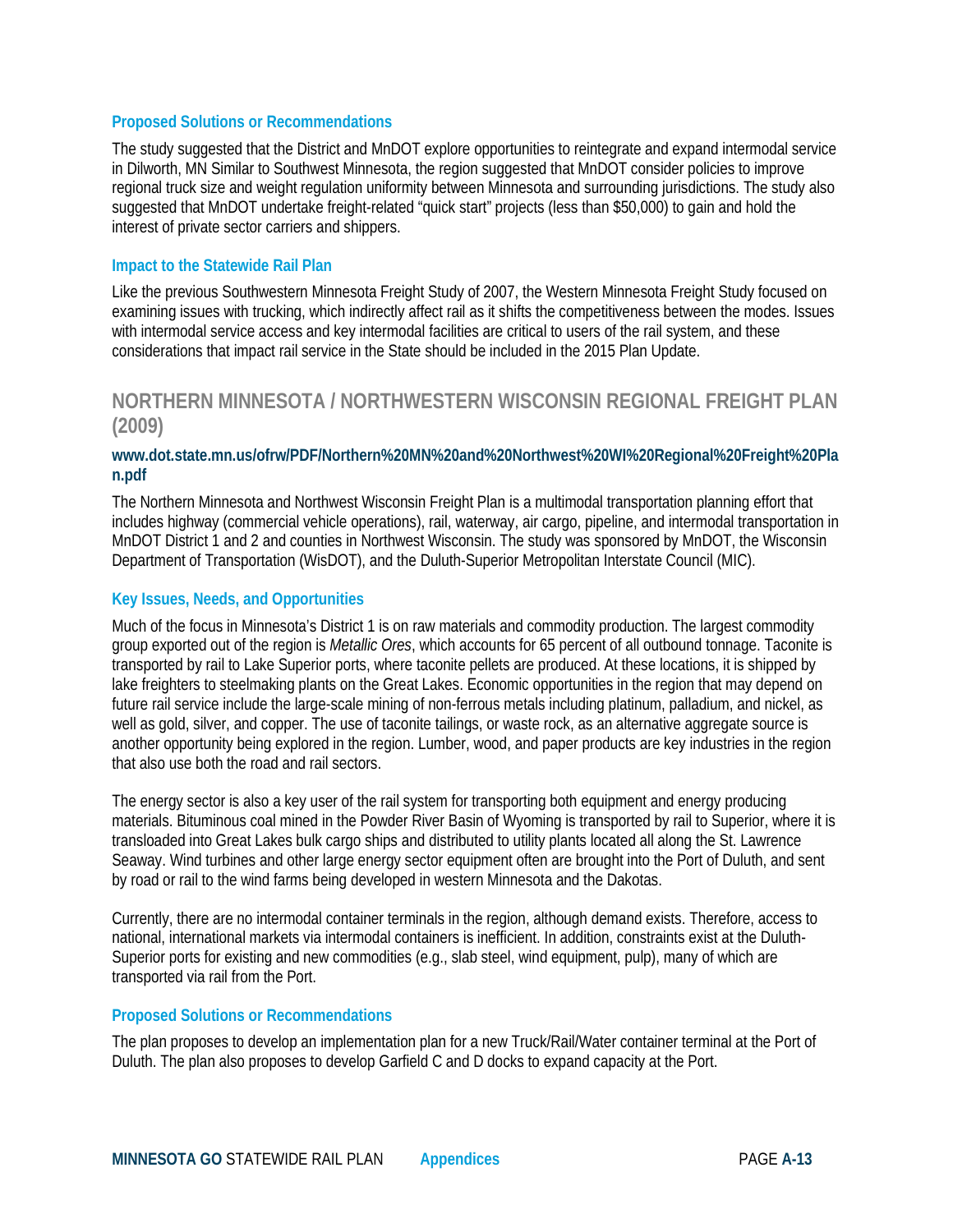This plan also discusses the opportunities for harmonization across state lines. MnDOT and WisDOT should examine legislation to create reciprocity across state lines for certain commodity exemptions or variations in truck size and weight laws.

MnDOT should also explore opportunities to improve coordinated planning efforts in Duluth-Superior regarding planning, port facilities, and access via road and rail. The State should facilitate a working agreement between the Duluth Seaway Port Authority and the Superior Harbor Commission, and encourage continued participation in planning activities by port stakeholders.

#### **Impact to the Statewide Rail Plan**

Rail provides a critical link between the industries in Northeast Minnesota and their supply chains, whether imports from Canada or connections to Great Lake Ports for commodity exports. The identified needs and recommendations for intermodal connections, and their importance to industry should be included in the Rail Plan Update.

## **CENTRAL MINNESOTA FREIGHT STUDY (2012)**

#### **[www.dot.state.mn.us/planning/freightplan/central/files/CentralMinnesotaFreightStudy.pdf](http://www.dot.state.mn.us/planning/freightplan/central/files/CentralMinnesotaFreightStudy.pdf)**

The Central Minnesota Freight Study is a multimodal transportation planning effort that includes highway (commercial vehicle operations), rail, air cargo, and intermodal transportation movements, focusing on MnDOT's District 3, building upon freight planning effort by MnDOT's Office of Freight and Commercial Vehicle Operations (OFCVO) with assistance from MnDOT District 3. The purpose of the study is to provide a better understanding of the demands from freight being placed on the regional transportation infrastructure and provide a framework that addresses a number of regional goals.

#### **Key Issues, Needs, and Opportunities**

The Central Minnesota study area is on the western fringe of the expanding greater Minnesota-St. Paul Region. Population and economic growth are expected to lead to growth in the St. Cloud area's already sizable construction industries, as well as the large agricultural and retail industries. St. Cloud has a much larger manufacturing base than most of Minnesota, accounting for 14 percent of the jobs compared to 10 percent in the State. Manufacturing is more dependent on freight transportation than most other industry sectors and counts on the reliability and connectivity provided by the rail and road networks to produce and deliver products.

By 2030, the weight of freight moving into, out of and within Central Minnesota is projected to grow by 41 percent. A significant portion of this increase is expected to come from originating freight shipments, many of which travel by rail, such as agricultural products, non-metallic minerals, and food products.

Energy is a key component to the District 3 economy. Excel Energy's Sherburne County (Sherco) generating station, comprised of three power plants, consumes 30,000 tons or three unit trains of coal each day. Low-sulfur coal from Wyoming and Montana arrives daily by rail at the Sherco Station where it takes just three minutes to unload an entire coal car, and just six hours to unload an entire train. Coal has historically constituted the vast majority of commodities moving into the region by rail. Other products moving into the region by rail are raw materials such as clay, concrete, glass, and stone, paper, and chemical products. Chemicals are one of the region's fastest growing rail commodities. Pulp and paper products and waste/scrap are the highest tonnage outbound shipments in the region.

Notably, even with the manufacturing base and high use of rail for commodity shipments, there are no intermodal container terminals or waterway terminals within the study area. Nearest access to intermodal container service is at the CP Shoreham Yard in Minneapolis and at the BNSF Railway Midway Yard in Saint Paul. Nearest access to waterway terminals is located in the Twin Cities (Minneapolis, St. Paul, Savage), and in Duluth/Superior.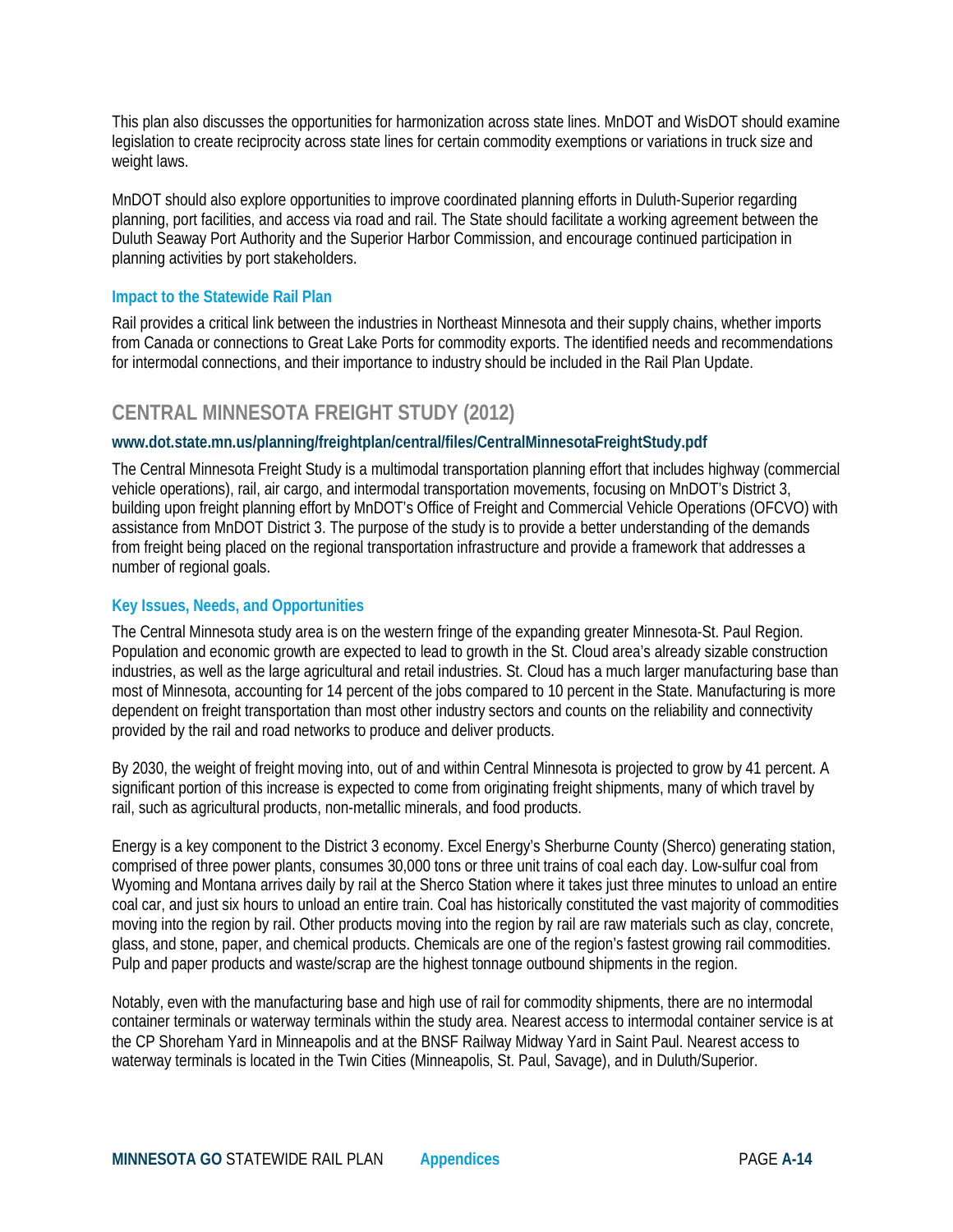#### **Proposed Solutions or Recommendations**

The study suggested several ways in which the District and MnDOT should invest in rail related economic development in the region. The study suggested working with local businesses, public agencies, and users to determine whether improved rail service should be provided to industrial parks. Additionally the study suggested engaging the railroads to determine ways to improve service through design or operational improvements.

The study also suggests supporting and promoting rail improvement projects and programs, such as the Minnesota Rail Service Improvement Program (MRSI), which provides loans to shippers to improve the efficiency, condition, and capacity of rail operations. Rail and rail operators should be more explicitly included in economic development planning efforts at all levels.

#### **Impact to the Statewide Rail Plan**

The study suggested several ways in which MnDOT should address freight rail access in the region that should be considered for the Rail Plan Update. These include supporting rail improvement projects, promoting rail inclusion in economic development planning, and considering the need for intermodal service in the region.

## **SOUTHEAST MINNESOTA REGIONAL FREIGHT STUDY (2013)**

#### **[www.dot.state.mn.us/ofrw/freight/semnfs.html](http://www.dot.state.mn.us/ofrw/freight/semnfs.html)**

Southeast Minnesota (MnDOT District 6) consists of 11 counties roughly bounded by I-35 on the west, Iowa on the south, the Mississippi River on the east, and the Metro region on the north. The region is well served by the freight multimodal transportation network. The purpose of this plan was to build upon prior planning activities by Regional and MnDOT District Offices, WisDOT, and MnDOT's OFCVO to provide a better understanding of the demands of freight placed on the regional transportation infrastructure.

#### **Key Issues, Needs, and Opportunities**

The region is unique to Minnesota in several ways. The Mississippi River shaped the settlement and agricultural market conditions for this region and continues to be a major economic link for bulk products to a full range of domestic and international markets. The southeast region has enjoyed a steady increase in agricultural production from year to year, and produces a third of all Minnesota produce as well as being the state leader in dairy production. Food processing, consisting of every form of processed and pre-prepared food product on the market, is a key activity in virtually every major city in the area.

Freight infrastructure links are critical to this region's economy. Five major highway river crossings along the Mississippi are critical links to Wisconsin, carrying enough commercial and commuter traffic back and forth to create a highly inter-dependent economic zone. Extensive rail service is provided by two Class 1 railroads, Canadian Pacific and Union Pacific, and a short line, Progressive Rail. South East Minnesota has direct access to two of the five river ports in the state, Red Wing and Winona. Both Minnesota ports have good commercial access via State Trunk Highways, local arterials, and Class 1 railroads. However, while Class I rail mainlines parallel the Mississippi river on both banks (CP on the west, BNSF on the east), the only rail crossing is the Canadian Pacific bridge between La Crosse, Wisconsin, and La Crescent, Minnesota. This is a key interstate and international link between the Pacific Northwest and Chicago.

Unlike Central Minnesota, whose trade is tightly linked to the Twin Cities, Southeast Minnesota exhibits an unusually high profile in exporting goods internationally as well as to other US States. This activity is led by Rochester and includes a wide range of other producers and manufacturers across the region. Raw materials, including pure silica sand used as frac sand for oil production, has also been a high demand commodity. Beginning in 2010, the acceleration in shale drilling outstripped the frac sand supply, driving up prices, and created a boom in Wisconsin and Minnesota sand production that extended until the summer of 2012.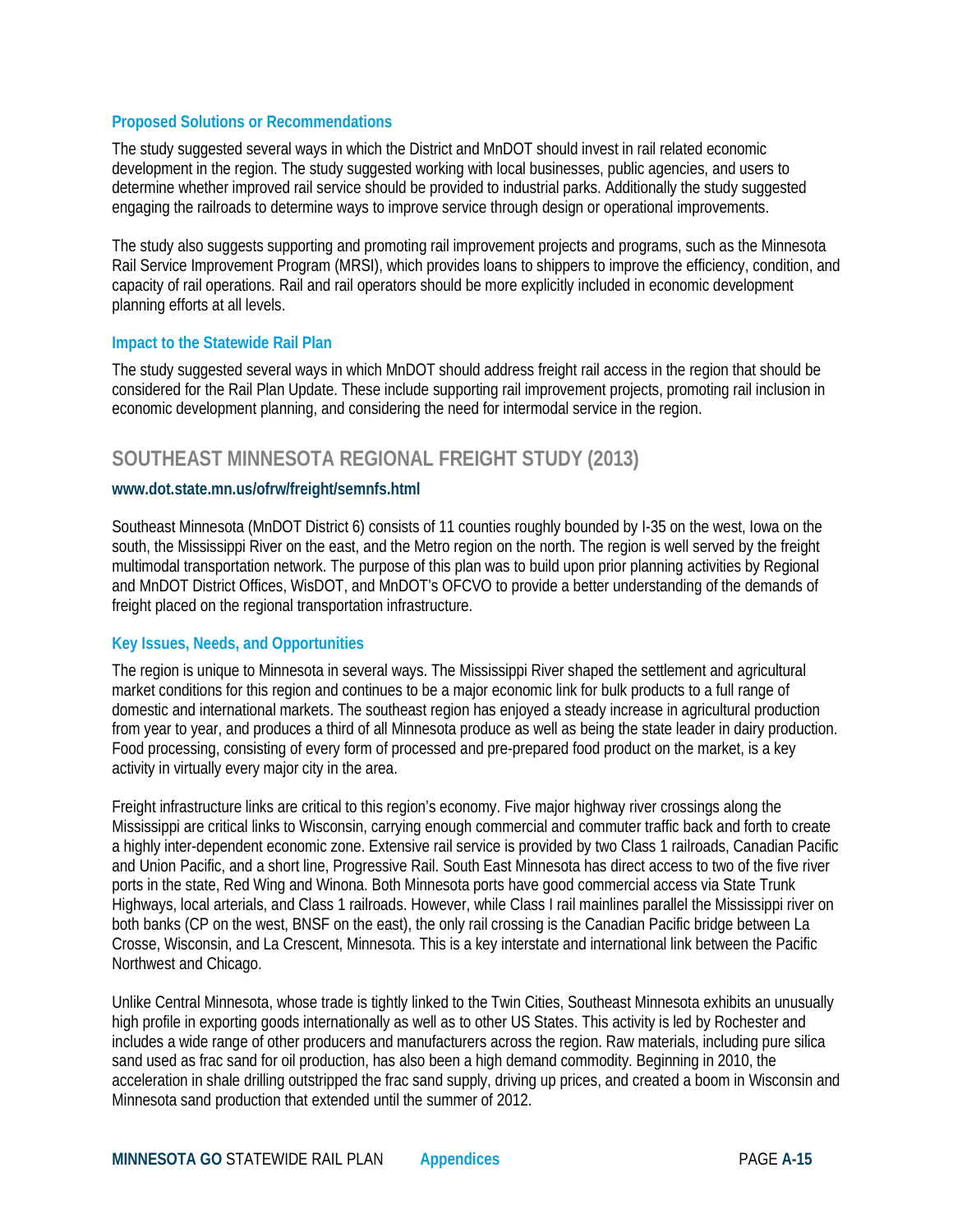Rail intermodal traffic represent the fastest growing sector of rail traffic, in particular double-stacked international containers and domestic containers, which usually move in dedicated, high-priority trains. Minnesota has two major intermodal container terminals, both in the Twin Cities, sitting astride the Chicago-to-Pacific Northwest corridor. Many businesses in the region, in particular food processing and wholesale distribution, utilize containerized transport, but have to truck the container cargo to Chicago or Kansas City to access supplies or markets coming through the Ports of Long Beach/Los Angeles, the largest in North America, or the East Coast ports.

The region's stakeholders noted a consistent desire for better access to railroad container transportation. The issues revolved around congestion and a poor rate structure for import and export container shipments through the Twin Cities, no direct or expedited service to the Pacific southwest ports of Los Angeles/Long Beach, increasing trucking costs to reach Chicago or Kansas City, and poor equipment availability in terms of empty containers or refrigerated equipment. In spite of all these issues, virtually every interested shipper saw a great potential for better market access, especially foreign exports, if additional container terminal capacity or the start-up of a nearby facility could be arranged.

Several intermodal terminal proposals have been identified in the region. A private intermodal terminal in Winona has been built, but continues to face challenges of attracting major customers and having only limited support from the servicing railroad. Other proposals by business development agencies in logical 'crossroads' areas such as Albert Lea face the same challenges, as well as competitive terminal development interests nearby in Iowa and Minnesota.

Study interviews emphasized the need for uninterrupted and direct access between the Winona and Redwing regions, particularly across the region's bridges, which are used by both road and rail shipments to reach locations such as the Port of Winona, a major generator of cargo shipments for agricultural and industrial commodities.

#### **Proposed Solutions or Recommendations**

To develop railroad intermodal access, OFCVO and the District have been and will continue to work with client agencies such as the Albert Lea Development Agency, private shippers and transporters, developers, and the railroads to determine the business potential of several different terminal business models that may result in establishing rail intermodal service from South East Minnesota to a southern California gateway, and other domestic markets.

MnDOT along with the Port Authorities, may support a revised Ports Assistance Program, based on policy directions developed in the state's first Ports and Waterways Plan. Many commodities travel by rail to and from these ports. The private and public terminals in Winona report a consistent growth in Wisconsin agricultural production that moves via rail and water from the Port.

#### **Impact to the Statewide Rail Plan**

The study highlights a number of areas where improved rail access can leverage market growth, increase access to west coast markets, and improve competitiveness of Minnesota businesses.

## **TWIN CITIES METRO AREA REGIONAL FREIGHT INITIATIVE (2012)**

#### **[www.dot.state.mn.us/planning/freightplan/metro/](http://www.dot.state.mn.us/planning/freightplan/metro/)**

The purpose of this document was to highlight the importance of the region's freight transportation system to businesses and residents, particularly in terms of its contributions to regional economic development and quality of life. The document includes an overview of the Twin Cities region, a description of the significant role the freight transportation system has played in developing the region over time, and an outline of the trends and challenges both current and future—that affect the region's freight transportation infrastructure and goods movement. It also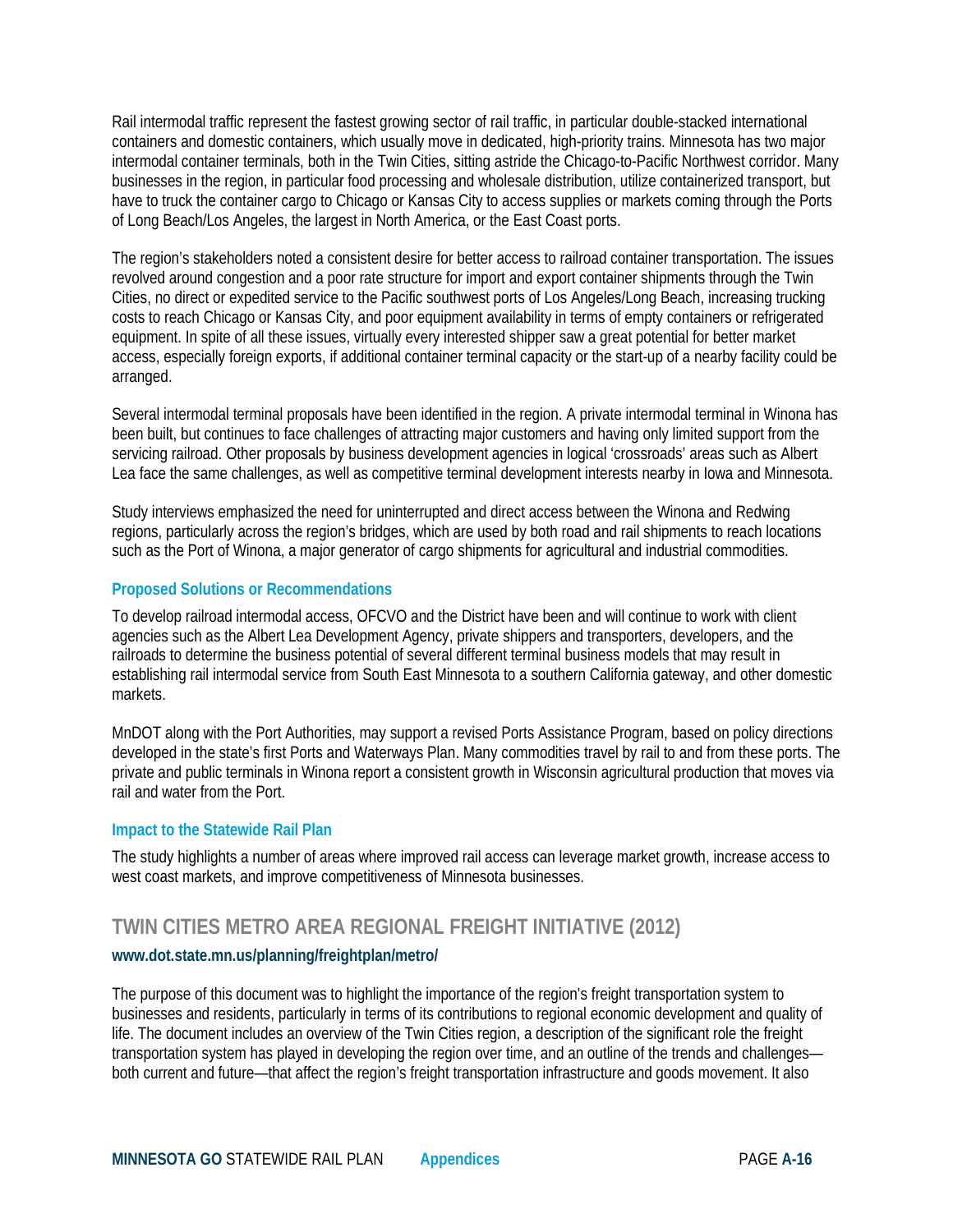highlights projects that demonstrate where agencies and organizations have taken action to improve goods movement.

#### **Key Issues, Needs, and Opportunities**

In 2007, about 282 million tons of freight valued at approximately \$280 billion was moved annually on the region's multimodal freight system. In 2008, the region was ranked 14th in the country for the value of its exports (about \$19 billion in total) with machinery being the region's single most valuable export. However, aging rail infrastructure and a growing shortage of capacity in the face of historic levels of rail traffic could limit the growth of rail freight and, in turn, cost competitive commodity movement in the region. Demand for intermodal (e.g., rail-to-truck movement) transportation is the fastest growing segment in rail transportation over the past 25 years. Intermodal traffic has grown from 3 million trailers and containers in 1980 to 11.7 million in 2005. At the same time, the increasing value and attractiveness of urban lands create a major impediment to expansion of freight facilities, because land is desired for uses (e.g., residences and commercial centers) that are incompatible with significant freight operations and industrial uses. Many regional policies already exist to help mitigate noise and other environmental impacts, but heightened environmental concerns may lead to increased regulations that will limit the expansion of the multimodal freight system and affect regional freight operations, project implementation, planning, and other activities.

Cost to both the public and private sector were cited as key issues in this study. With continuing uncertainties in transportation funding at the national level, it will become necessary for the State and region to implement lowercost/high-benefit projects. Volatile fuel costs could affect national and regional distribution patterns as freight shippers seek alternative shipping routes that require less fuel, shorter supply chains, or modes that are comparatively more fuel efficient, such as rail.

Freight transportation safety is improving nationally and in Minnesota. In recent years there have been fewer accidents involving trains and fewer fatalities involving large trucks across the nation.

#### **Proposed Solutions or Recommendations**

One program discussed in this study, the t Transportation Economic Development (TED) program is a collaborative effort between MnDOT and DEED that supports a number of projects which benefit goods movement. Through TED, funding is available to communities for highway improvement and infrastructure projects that create jobs and support economic development.

#### **Impact to the Statewide Rail Plan**

This study points out that rail is likely a lower cost freight alternative that could be leveraged to promote economic growth in the region. It is clear that the existing infrastructure will need to be upgraded in order to meet projected growth and this study highlights some of the challenges faced by those looking to invest in rail infrastructure.

## **Supplemental Plans and Studies**

## **SUPPLEMENTAL INTERREGIONAL CORRIDOR STUDY (DRAFT, 2011)**

#### **[www.dot.state.mn.us/planning/program/IRC.html](http://www.dot.state.mn.us/planning/program/IRC.html)**

The IRC System was established in 2000 and is the backbone of the truck highway system. The 2,900+ mile system connects all major trade centers (level two and higher) in Minnesota, carries 30 percent of all vehicle miles traveled in the state and moves the majority of freight and freight value in the state. Since the designation of the interregional corridor (IRC) system over 10 years ago, the system has undergone various refinements along with a variety of policy changes that reflect the changing times. Given the recent changes in the economy and greater emphasis on sustainability and quality of life, officials wanted to revisit the IRC system and its measures and policies. As such, the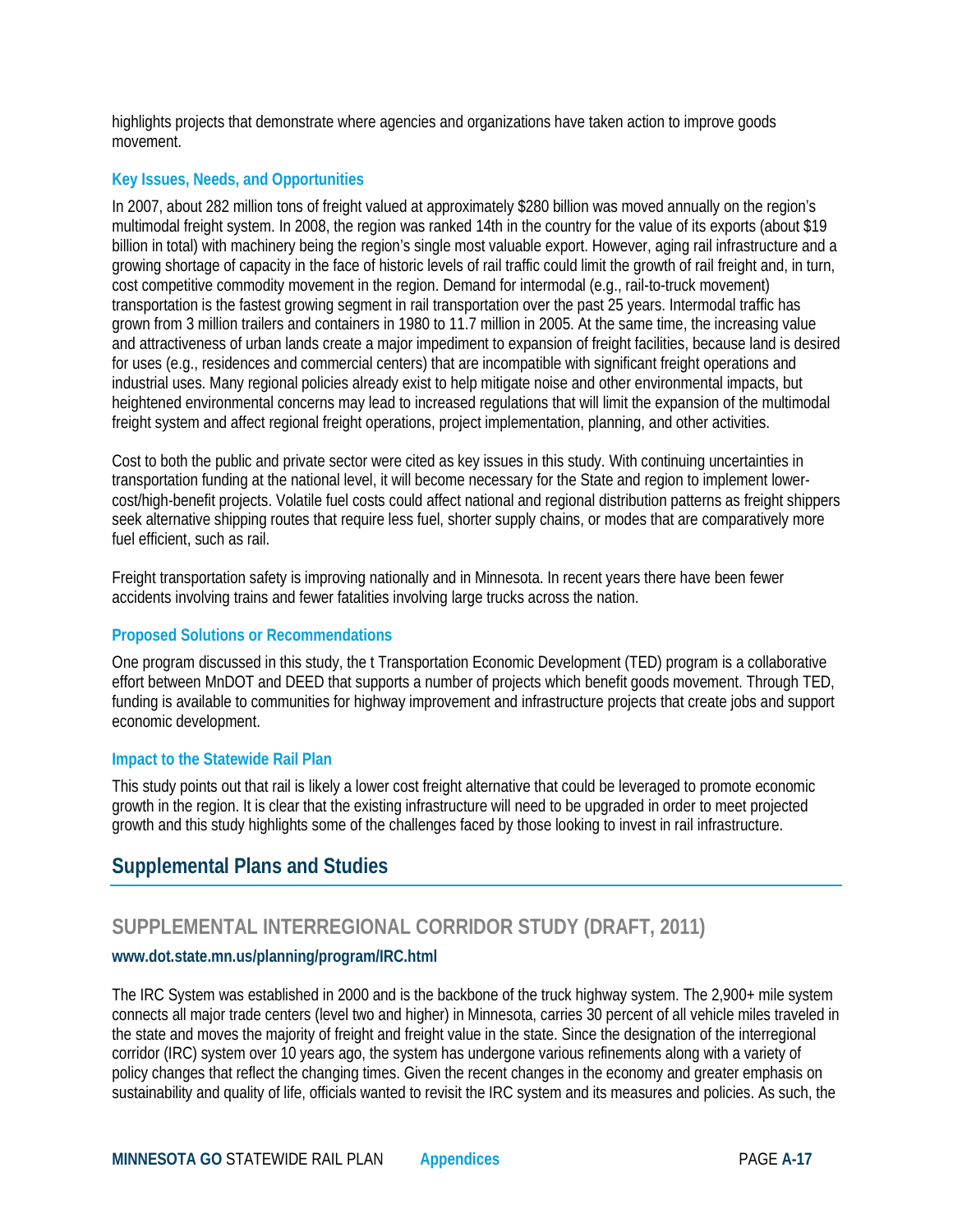purpose of the 2010/2011 IRC System Review was to reassess the IRC System and determine its relevance with respect to Communicating information to the public and other stakeholders, managing and operating the system, and Guiding investment policy.

#### **Key Issues, Needs, and Opportunities**

Identification of intermodal freight facilities and their connections to the IRC system will help to ensure that good routes exist and that if inadequacies are found that they can be identified and prioritized in local transportation plans.

Key intermodal connections should be shown in MPO plans and coordinated with MnDOT to confirm/identify connectors from the IRC system to major freight and intermodal facilities.

The ability to safely and efficiently move over-sized, over-weight (OSOW) loads from ports and other intermodal facilities is important for overall economic vitality. MnDOT provides permitting of OSOW loads on Trunk Highways throughout the state.

#### **Proposed Solutions or Recommendations**

Identification of modal connectors will help visualize connectivity of the system; Through update of next MPO and Highway Investment plans, work with Districts and MPOs to further define intermodal connectors.

MnDOT should continue its performance-based approach to planning and design

#### **Impact to the Statewide Rail Plan**

Although the focus of this study is on the highway system, it notes that investment in rail infrastructure should leverage the IRC system where possible. These synergies should be noted in the Rail Plan Update, as they will allow for greater intermodal movement of goods through the region.

## **SCENARIO PLANNING AND THE IMPACTS ON TRENDS AND ISSUES AFFECTING FREIGHT TRANSPORTATION IN MINNESOTA (DRAFT, 2013)**

A scenario planning workshop was undertaken at the University of Minnesota in 2013, based on four futures developed by NCHRP Report 750: Strategic Issues Facing Transportation, Volume 1: Scenario Planning for Freight Transportation Infrastructure Investment. This report documents that scenario planning process, and identifies and explores demographic and other broad trends and issues that may have impacts on the future of freight transportation in Minnesota. These trends and issues were examined from five perspectives (quality of life, economic competitiveness, environmental health, technology, and regulation), that previous research identified as key driving forces that influence transportation. Several of these driving forces also overlap with key drivers identified by *Minnesota GO*.

#### **Key Issues, Needs, and Opportunities**

The scenario planning exercise discussed key freight and rail related trends that will affect Minnesota's transportation future, including:

- Silica sand found along the Mississippi River Valley in Western Wisconsin and Southeastern Minnesota is considered perfect for hydraulic fracturing for oil production.
- The manufacturing and transportation of oversized wind energy components presents unique challenges to the transportation network, requiring specialized transport.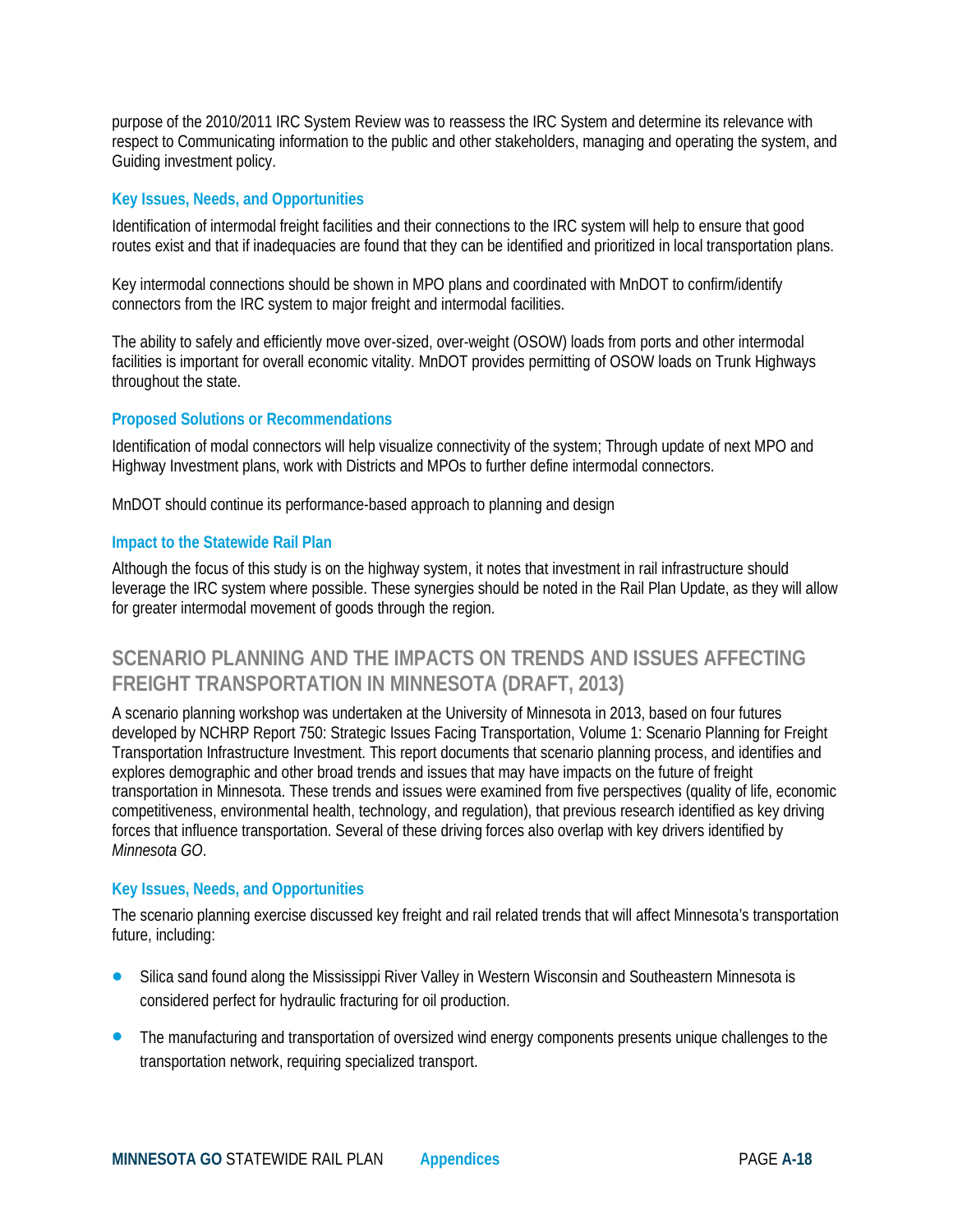- Minnesota's global exports are rising, reaching \$20.5 in 2012, following a recent low of \$15.5 billion in 2009. Canada is consistently Minnesota's largest trading partner with more than \$6 billion in trade during 2012. Mexico and China are also key trading partners with the State.
- When the expanded Panama Canal opens in 2014, a new set of locks on both the Pacific and Atlantic sides of the canal will essentially double existing capacity. Minnesota farmers could favor use of the Canal route due to its increased capacity, but there are concerns about the Midwest's ability to handle the potential increase in traffic through the Mississippi system.
- The Northwest Passage connects the Pacific and Atlantic oceans along the northern coast of North America through the Arctic Ocean. This passage could be open for the entirety of the peak shipping season by 2050, likely making the passage the most desirable shipping route for cargo originating in eastern North America.
- Deregulation of the U.S. railroad industry has significantly impacted the shape and economic performance of this mode, as well as other modes experiencing deregulation.
- The Duluth Seaway Port Authority cites a lack of competitiveness among U.S. shipyards with foreign shipbuilders as one of the problems created for the Port by the Jones Act, which requires that all goods transported by water between U.S. ports be carried in U.S. ships constructed, owned, and crewed by U.S. citizens.
- As companies look for opportunities to increase the sustainability of their supply chains, a natural segment to examine is the environmental factors associated with the transportation and shipping of their goods and products. This may increase emphasis on the more energy efficient freight modes – water and rail, and away from air or less efficient trucking.
- Additionally, the study noted that in 2009, MnDOT estimated that the needed investment in state owned roads and bridges over the next 20 years to be approximately \$62 billion, while anticipated revenues during the same period would total just \$15 billion.
- The growing shortage of truck drivers is often cited as a looming capacity issue in the future as freight volumes continue to grow.

#### **Proposed Solutions or Recommendations**

The ability to employ a variety of modes in moving goods is essential to efficiency and minimizing environmental impacts. Stakeholders discussed the need for continued investment and support for highway and non-highway modes, even though in some futures the business models of non-highway modes will see significant changes from the current way of doing business.

The need to be cognizant of freight impacts on environmental health was a prevalent issue. In some scenarios, regulations to protect the environment were forced, however even in those scenarios where regulations over environmental issues were lax, participants viewed future policies and practices that minimize environmental impacts as a competitive lever.

Existing funding mechanisms are inadequate for making the levels of transportation investment needed in the future. While stakeholders discussed the need for new funding approaches that were more equitable, transparent, and applicable across the modes, none were able to offer definitive solutions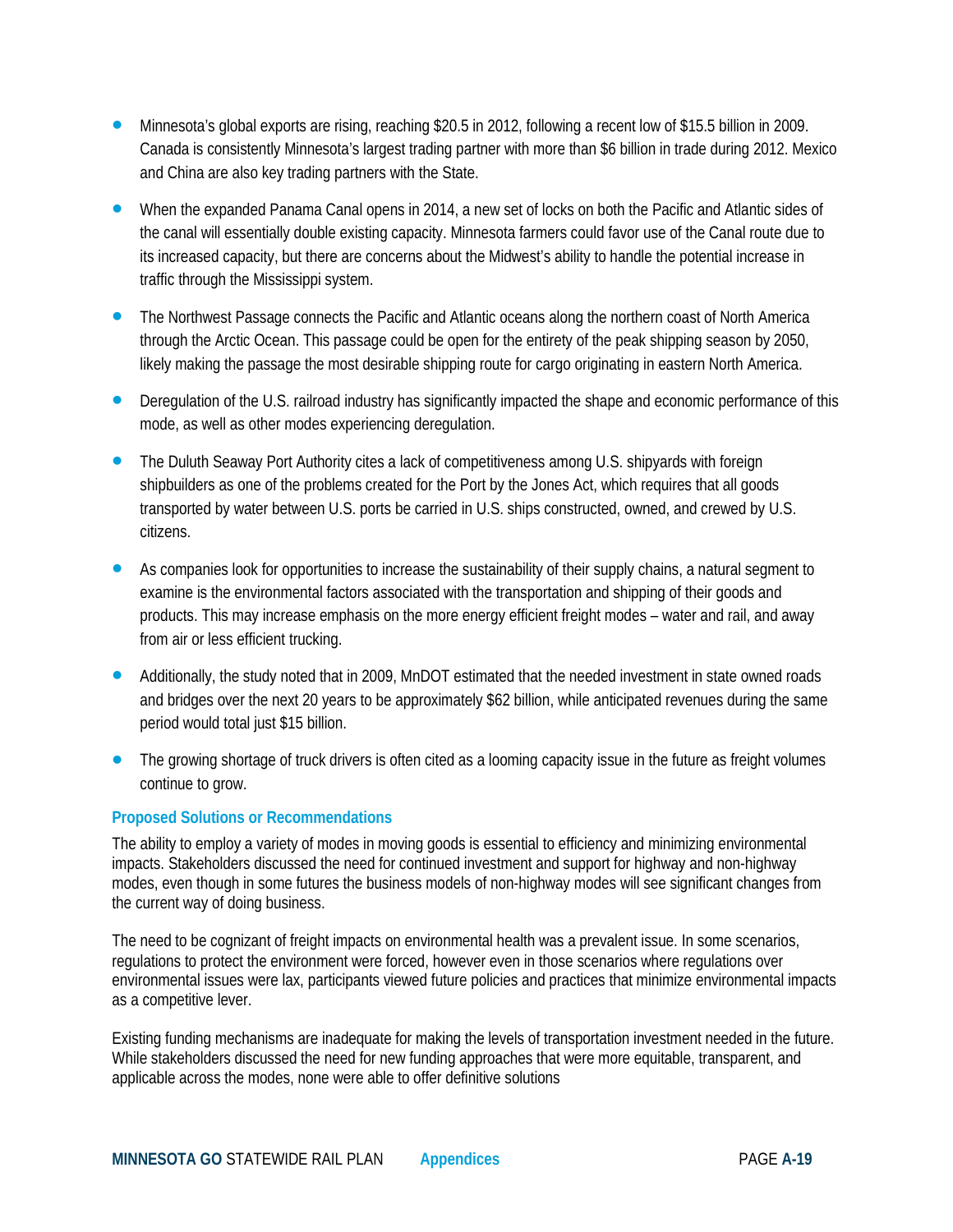Many of the issues discussed as part of the scenario planning exercise have implications for freight and passenger rail use in the future. Issues such as truck driver shortages and increases in freight volumes, coupled with growing environmental concerns and lack of public funding, could lead to an increase in the demand for rail capacity across multiple industries.

## **MANUFACTURERS' PERSPECTIVES ON MINNESOTA'S TRANSPORTATION SYSTEM: A PILOT STUDY IN SOUTHWEST AND WEST CENTRAL MINNESOTA (2014)**

#### **www.dot.state.mn.us/d8/projects/manufacturersperspectives/Manufacturers'%20Perspective%20Pilot%20Stu dy%20Final%20Report%20February%202014.pdf**

In 2013, MnDOT initiated a project in District 8 (twelve counties in southwest and west central Minnesota) to better understand freight industries' transportation priorities and challenges, and to incorporate their input into MnDOT's planning and project development. The project's scope was intentionally focused on soliciting input that would inform low-cost/high-benefit projects, which can be accomplished in the next one to four years, assuming available resources. Discussions with manufacturers and carriers were focused on understanding their concerns, rather than offering potential solutions.

#### **Key Issues, Needs, and Opportunities**

Most of the issues identified by respondents focused on the truck sector, such as size and weight restrictions and changes to hours of service regulation. The respondents suggested that they would decrease business efficiency and increase the cost and decrease the reliability of the trucking mode.

#### **Proposed Solutions or Recommendations**

The study recommended that MnDOT continue to analyze manufacturers' and carriers' recommendations for potential implementation in freight projects and planning, and build upon the work of the District 8 pilot and adapt and refine it for use in other MnDOT districts for future planning efforts.

#### **Impact to the Statewide Rail Plan**

Existing and upcoming regulations in the trucking industry present challenges for the movement of freight via truck. The rail system, provided the infrastructure and capacity were available, could be leveraged to offset these difficulties.

## **STATEWIDE PORTS AND WATERWAYS PLAN DRAFT (2013)**

#### **www.dot.state.mn.us/ofrw/PDF/draftpwp.pdf**

Similar in scope to the Minnesota Rail Plan, the purpose of this plan is to help achieve the goals set forth in Minnesota GO and the Statewide Multimodal Transportation Plan as they apply to the State's ports and waterways. The plan is the result of input from system users and partner organizations as well as a steering committee consisting of members from the Duluth Seaway Port Authority, Duluth‐Superior Metropolitan Interstate Council, City of Minneapolis, Saint Paul Port Authority, Metropolitan Council, Red Wing Port Authority, and the Port Authority of Winona. Input was also received from MnDOT's Duluth, Metro, Rochester, and Policy Planning offices, as well as the Office of Freight and Commercial Vehicle Operations (OFCVO).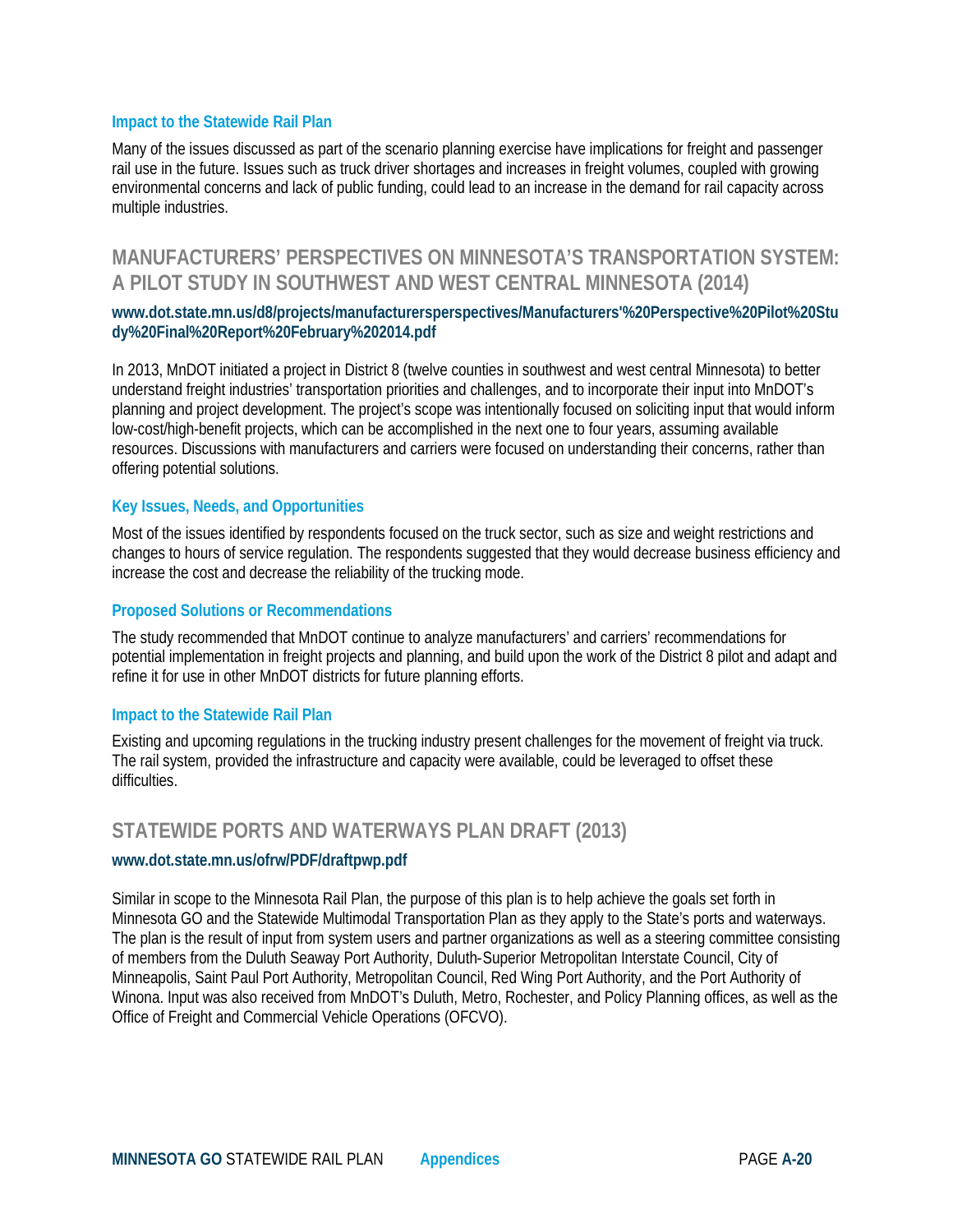#### **Key Issues, Needs, and Opportunities**

A number of needs and issues were identified as part of this study. As many commodities using Minnesota's waterways are shipped to and from the State's ports via rail, these needs and issues may have impacts for the rail system in the future. In particular,

- The future success of the ports and waterways system is contingent on having a solid and reliable infrastructure base – docks, slips, locks and dams, shipping channels, etc. – that can respond to changing market conditions. However, there is currently a backlog of projects maintained by the U.S. Army Corps of Engineers (USACE) to improve the lock and dam system.
- Land in and near port areas that is considered ideal for freight shipping purposes is increasingly in competition with residential, commercial, and recreational land uses in the State.
- Existing intermodal links between the marine system and the road and rail freight systems are, in some cases, in poor condition and in need of repair. In other cases, new links are needed.
- Minnesota's ports and waterways need to adapt to new market opportunities since shipping tonnage for traditional commodities (e.g., coal, taconite, and grain) is trending downward.
- Currently, shipping container services available in Minnesota are limited in both geography and capacity. Port operators on both the Mississippi River system and the Lake Superior system see opportunities for the development of container shipping along the state's waterways.

#### **Proposed Solutions or Recommendations**

Similarly, a number of Port-related recommendations were made, some of which may have impacts on the future use of the rail system and intermodal connections. In particular,

- MnDOT can continue to work with ports and terminal operators to identify opportunities for expanding freight movement and can coordinate investments to support the development of port infrastructure.
- MnDOT and transportation partners will ensure that intermodal connectors are adequate for rail track condition and road pavement condition, travel lane width, turning radii, and vertical and horizontal bridge clearance.
- MnDOT can work with transportation partners to identify opportunities to improve logistics, including origindestination pairs that allow for reverse hauling and potential lengthening of the shipping season.
- Transportation partners can investigate opportunities to establish and expand use of containers on the marine system.

#### **Impact to the Statewide Rail Plan**

The Ports and Waterways study highlights some issues and recommendations that will indirectly or directly affect the rail system, most notably opportunities for investment in intermodal facilities near the marine system and the development of new facilities to increase the interaction between marine and rail transportation.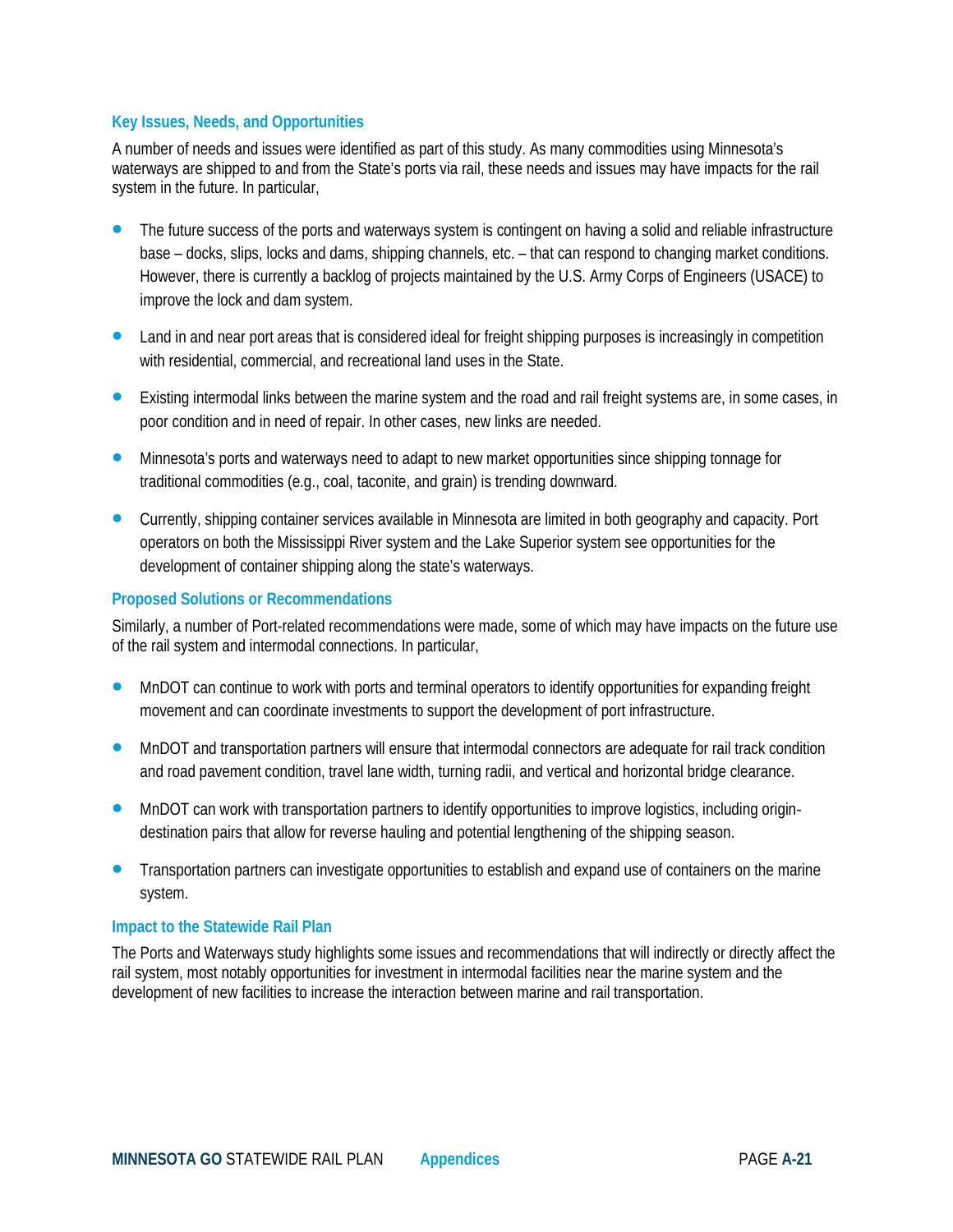## **INTEGRATING FREIGHT IN STATEWIDE PLANNING AND PROGRAMMING (2013) www.dot.state.mn.us/ofrw/PDF/Integrating\_Freight.pdf**

The purpose of this study was to explore how freight issues and needs are currently being addressed by MnDOT in its highway planning, project scoping, programming, and delivery process. The study was completed to inform the 2015 Statewide Freight Plan update and to review MnDOT's planning efforts in relation to the new federal surface transportation bill, Moving Ahead for Progress in the 21st Century (MAP-21).

#### **Key Issues, Needs, and Opportunities**

Most of the issues, needs, and opportunities identified through this study were related to freight-related organization and policy within MnDOT; however a few do have specific implications for the rail sector:

- MnDOT has an effective and well-developed performance management system, and many of its current measures capture roadway conditions that are relevant to freight movement. However, freight planning efforts in Minnesota could be reinforced by the development of a new federal freight performance measures and the possibility of new state freight performance measures.
- Improved communication of these benefits within MnDOT and with its external stakeholders is also needed to improve the overall understanding of the importance of freight movement to the state's economy.

#### **Proposed Solutions or Recommendations**

The recommendations of this study were developed to inform the Statewide Freight Plan, and several are applicable to the rail sector:

- Reference freight specifically in future updates of Minnesota GO and the Statewide Multimodal Transportation Plan.
- Work with MnDOT staff, transportation partners, and other stakeholders to develop freight-specific performance measures. Vet these measures to determine data availability, cost, and usefulness. Encourage greater use of freight criteria and freight performance measures as a part of programming and funding decisions.
- Consider the following definition of a freight project: "A freight project is a surface transportation project that improves the safety and efficiency of freight movements."
- Consider giving special attention to freight-related project types that are difficult to fund with the normal project prioritization process (i.e., highway-rail grade separations, truck parking facilities/rest areas, and improvements to intermodal connectors).
- Identify the costs and impacts of quickly implementing smaller freight improvement projects that are more highly sought after by the private sector.
- **Encourage the State Legislature to fund CIMS and TED with additional funding sources that could be used for** projects beyond those on the trunk highway system.
- Complete or update regional freight plans, which capture information on freight challenges encountered by businesses and freight operators in Minnesota.